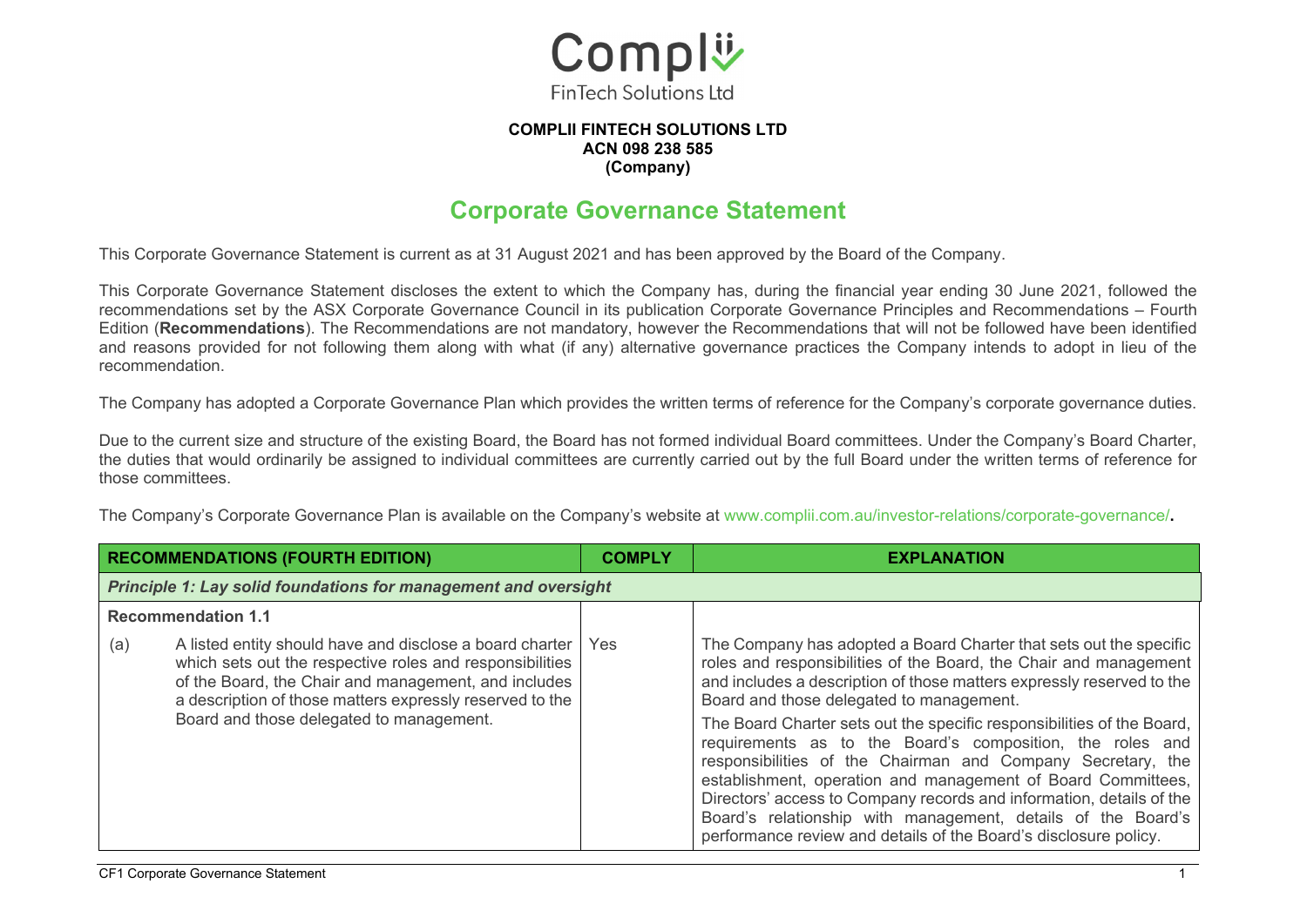| <b>RECOMMENDATIONS (FOURTH EDITION)</b> |                                                                                                                                                                                                                                                                                                            | <b>COMPLY</b> | <b>EXPLANATION</b>                                                                                                                                                                                                                                                                                                                                                                                                                                                                                                                                                                                                                                                                                                                                                                           |
|-----------------------------------------|------------------------------------------------------------------------------------------------------------------------------------------------------------------------------------------------------------------------------------------------------------------------------------------------------------|---------------|----------------------------------------------------------------------------------------------------------------------------------------------------------------------------------------------------------------------------------------------------------------------------------------------------------------------------------------------------------------------------------------------------------------------------------------------------------------------------------------------------------------------------------------------------------------------------------------------------------------------------------------------------------------------------------------------------------------------------------------------------------------------------------------------|
|                                         |                                                                                                                                                                                                                                                                                                            |               | A copy of the Company's Board Charter, which is part of the<br>Company's Corporate Governance Plan, is available on the<br>Company's website.                                                                                                                                                                                                                                                                                                                                                                                                                                                                                                                                                                                                                                                |
| <b>Recommendation 1.2</b>               |                                                                                                                                                                                                                                                                                                            |               |                                                                                                                                                                                                                                                                                                                                                                                                                                                                                                                                                                                                                                                                                                                                                                                              |
| A listed entity should:<br>(a)<br>(b)   | undertake appropriate checks before appointing a<br>director or senior executive or putting someone forward<br>for election as a director; and<br>provide security holders with all material information in<br>its possession relevant to a decision on whether or not<br>to elect or re-elect a director. | Yes           | The Company has guidelines for the appointment and<br>(a)<br>selection of the Board and senior executives in its Corporate<br>Governance Plan. The Company's Nomination Committee<br>Charter (in the Company's Corporate Governance Plan)<br>requires the Board, in performing the function of the<br>Nomination Committee, to ensure appropriate checks<br>(including checks in respect of character, experience,<br>education, criminal record and bankruptcy history (as<br>appropriate)) are undertaken before appointing a person, or<br>putting forward to security holders a candidate for election,<br>as a director. In the event of an unsatisfactory check, a<br>director is required to submit their resignation.<br>Under the Nomination Committee Charter, all material<br>(b) |
|                                         |                                                                                                                                                                                                                                                                                                            |               | information relevant to a decision on whether or not to elect<br>or re-elect a director must be provided to security holders in<br>the Notice of Meeting containing the resolution to elect or re-<br>elect a director.<br>Appropriate checks were undertaken prior to the appointment of                                                                                                                                                                                                                                                                                                                                                                                                                                                                                                    |
|                                         |                                                                                                                                                                                                                                                                                                            |               | directors and senior executives during the 2021 financial year.                                                                                                                                                                                                                                                                                                                                                                                                                                                                                                                                                                                                                                                                                                                              |
| <b>Recommendation 1.3</b>               |                                                                                                                                                                                                                                                                                                            |               |                                                                                                                                                                                                                                                                                                                                                                                                                                                                                                                                                                                                                                                                                                                                                                                              |
|                                         | A listed entity should have a written agreement with each Director<br>and senior executive setting out the terms of their appointment.                                                                                                                                                                     | Yes           | The Company's Nomination Committee Charter requires the Board,<br>in performing the function of the Nomination Committee, to ensure<br>that each director and senior executive is personally a party to a<br>written agreement with the Company which sets out the terms of that<br>director's or senior executive's appointment.                                                                                                                                                                                                                                                                                                                                                                                                                                                            |
|                                         |                                                                                                                                                                                                                                                                                                            |               | The Company has letters of appointment with each of its directors<br>and written agreements with each of its senior executives.                                                                                                                                                                                                                                                                                                                                                                                                                                                                                                                                                                                                                                                              |
|                                         |                                                                                                                                                                                                                                                                                                            |               | The key terms of the agreements are set out in the Remuneration<br>Report within the Company's Annual Report.                                                                                                                                                                                                                                                                                                                                                                                                                                                                                                                                                                                                                                                                                |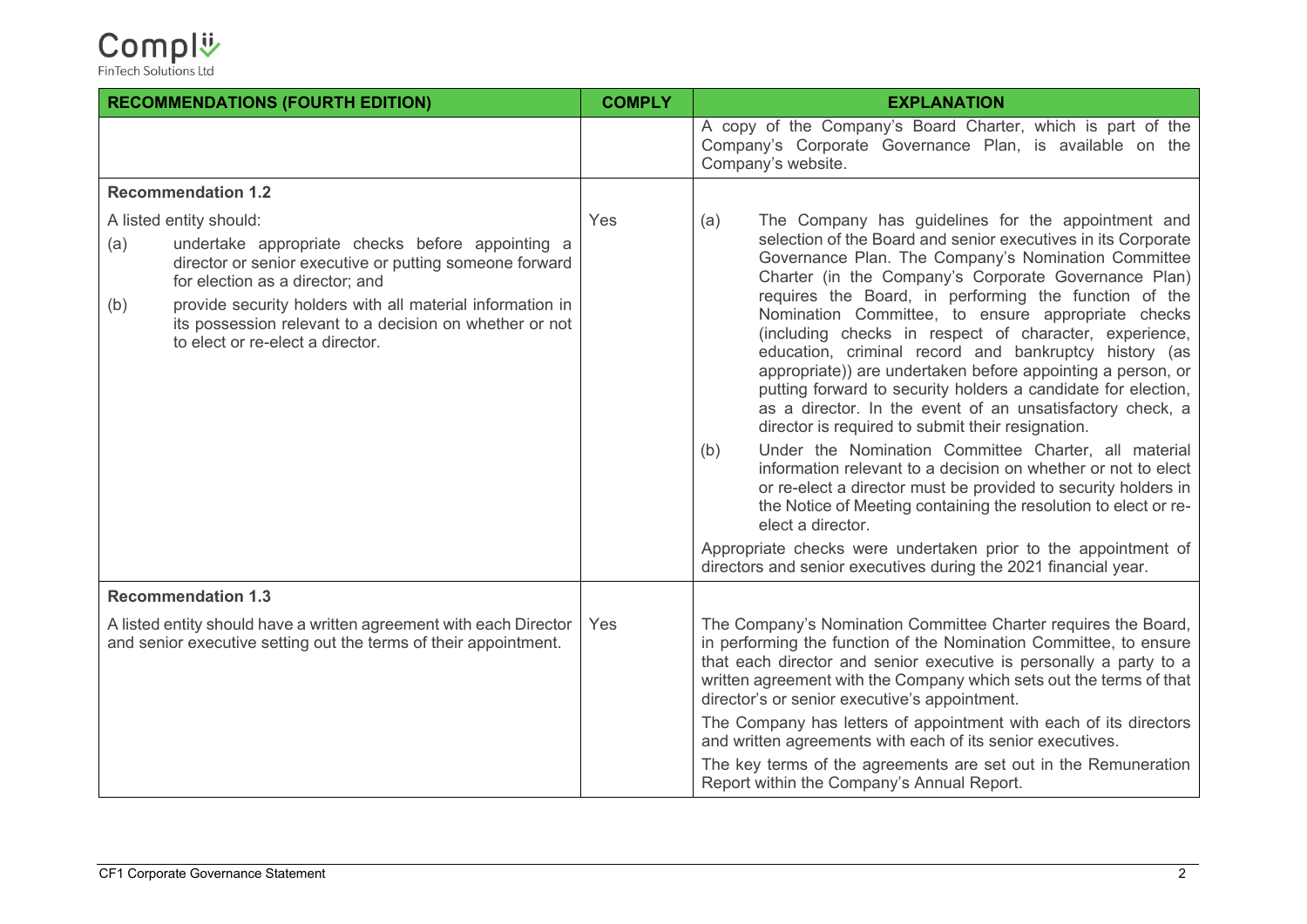#### Compl<sup>1</sup>

| <b>RECOMMENDATIONS (FOURTH EDITION)</b>                                                                                                                                       |                                                 |                                                   |                                                                                                                                                                                                                                                                                                                                                                                                                                                                                                                                                                                                                                                                                                                                                                                                                                                                                                                                                                                   | <b>COMPLY</b> | <b>EXPLANATION</b>                                                                                                                                                                                                                                                                                                                                                                                                                                                                                                                                                                                                                                                                                                                                                                                                                                                                                                                                                                                                                                                                                                                                                                                                                                                                                                                                                                                                                                                          |
|-------------------------------------------------------------------------------------------------------------------------------------------------------------------------------|-------------------------------------------------|---------------------------------------------------|-----------------------------------------------------------------------------------------------------------------------------------------------------------------------------------------------------------------------------------------------------------------------------------------------------------------------------------------------------------------------------------------------------------------------------------------------------------------------------------------------------------------------------------------------------------------------------------------------------------------------------------------------------------------------------------------------------------------------------------------------------------------------------------------------------------------------------------------------------------------------------------------------------------------------------------------------------------------------------------|---------------|-----------------------------------------------------------------------------------------------------------------------------------------------------------------------------------------------------------------------------------------------------------------------------------------------------------------------------------------------------------------------------------------------------------------------------------------------------------------------------------------------------------------------------------------------------------------------------------------------------------------------------------------------------------------------------------------------------------------------------------------------------------------------------------------------------------------------------------------------------------------------------------------------------------------------------------------------------------------------------------------------------------------------------------------------------------------------------------------------------------------------------------------------------------------------------------------------------------------------------------------------------------------------------------------------------------------------------------------------------------------------------------------------------------------------------------------------------------------------------|
| <b>Recommendation 1.4</b>                                                                                                                                                     |                                                 |                                                   |                                                                                                                                                                                                                                                                                                                                                                                                                                                                                                                                                                                                                                                                                                                                                                                                                                                                                                                                                                                   |               |                                                                                                                                                                                                                                                                                                                                                                                                                                                                                                                                                                                                                                                                                                                                                                                                                                                                                                                                                                                                                                                                                                                                                                                                                                                                                                                                                                                                                                                                             |
| The Company Secretary of a listed entity should be accountable<br>directly to the Board, through the Chair, on all matters to do with<br>the proper functioning of the Board. |                                                 |                                                   |                                                                                                                                                                                                                                                                                                                                                                                                                                                                                                                                                                                                                                                                                                                                                                                                                                                                                                                                                                                   | Yes           | The Board Charter outlines the roles, responsibility and<br>accountability of the Company Secretary. In accordance with this,<br>the Company Secretary is accountable directly to the Board, through<br>the Chair, on all matters to do with the proper functioning of the<br>Board.                                                                                                                                                                                                                                                                                                                                                                                                                                                                                                                                                                                                                                                                                                                                                                                                                                                                                                                                                                                                                                                                                                                                                                                        |
|                                                                                                                                                                               | <b>Recommendation 1.5</b>                       |                                                   |                                                                                                                                                                                                                                                                                                                                                                                                                                                                                                                                                                                                                                                                                                                                                                                                                                                                                                                                                                                   |               |                                                                                                                                                                                                                                                                                                                                                                                                                                                                                                                                                                                                                                                                                                                                                                                                                                                                                                                                                                                                                                                                                                                                                                                                                                                                                                                                                                                                                                                                             |
| (a)<br>(b)<br>(c)                                                                                                                                                             | A listed entity should:<br>(i)<br>(ii)<br>(iii) | workforce generally; and<br>either:<br>(A)<br>(B) | have and disclose a diversity policy;<br>through its board or a committee of the board set<br>measurable objectives for achieving gender diversity in<br>the composition of its board, senior executives and<br>disclose in relation to each reporting period:<br>the measurable objectives set for that period to<br>achieve gender diversity;<br>the entity's progress towards achieving those<br>objectives; and<br>the respective proportions of men<br>and women on the Board, in senior<br>executive positions and across the<br>whole workforce (including how the<br>entity has defined "senior executive"<br>for these purposes); or<br>if the entity is a "relevant employer"<br>under the Workplace<br>Gender<br>Equality Act, the entity's most recent<br>"Gender Equality Indicators", as<br>defined in the Workplace Gender<br>Equality Act.<br>If the entity was in the S&P/ASX 300 Index at the<br>commencement of the reporting period, the measurable objective | Partially     | The Company has adopted a Diversity Policy which provides<br>(a)<br>a framework for the Company to establish, achieve and<br>measure diversity objectives, including in respect of gender<br>diversity. The Diversity Policy is available, as part of the<br>Corporate Governance Plan, on the Company's website.<br>The Diversity Policy allows the Board to set measurable<br>(b)<br>gender diversity objectives, if considered appropriate, and to<br>continually monitor both the objectives if any have been set<br>and the Company's progress in achieving them.<br>Whilst the Diversity Policy provides a framework for the<br>(c)<br>Company to achieve a list of measurable objectives that<br>encompass gender equality, it does not propose to establish<br>measurable gender diversity objectives in the foreseeable<br>future as:<br>(i)<br>the Company's senior management team are<br>experienced and stable and changes to the Board or<br>senior management team in the coming year will only<br>be made where deemed necessary taking into<br>account the selection process below; and<br>the Company is committed to making all selection<br>(ii)<br>decisions on the basis of merit and the setting of<br>specific objectives for the quantum of males/females<br>at any level would potentially influence decision<br>making to the detriment of the business.<br>The proportion of women within the organisation is disclosed in<br>Annexure B below. |
|                                                                                                                                                                               |                                                 |                                                   | for achieving gender diversity in the composition of its board                                                                                                                                                                                                                                                                                                                                                                                                                                                                                                                                                                                                                                                                                                                                                                                                                                                                                                                    |               |                                                                                                                                                                                                                                                                                                                                                                                                                                                                                                                                                                                                                                                                                                                                                                                                                                                                                                                                                                                                                                                                                                                                                                                                                                                                                                                                                                                                                                                                             |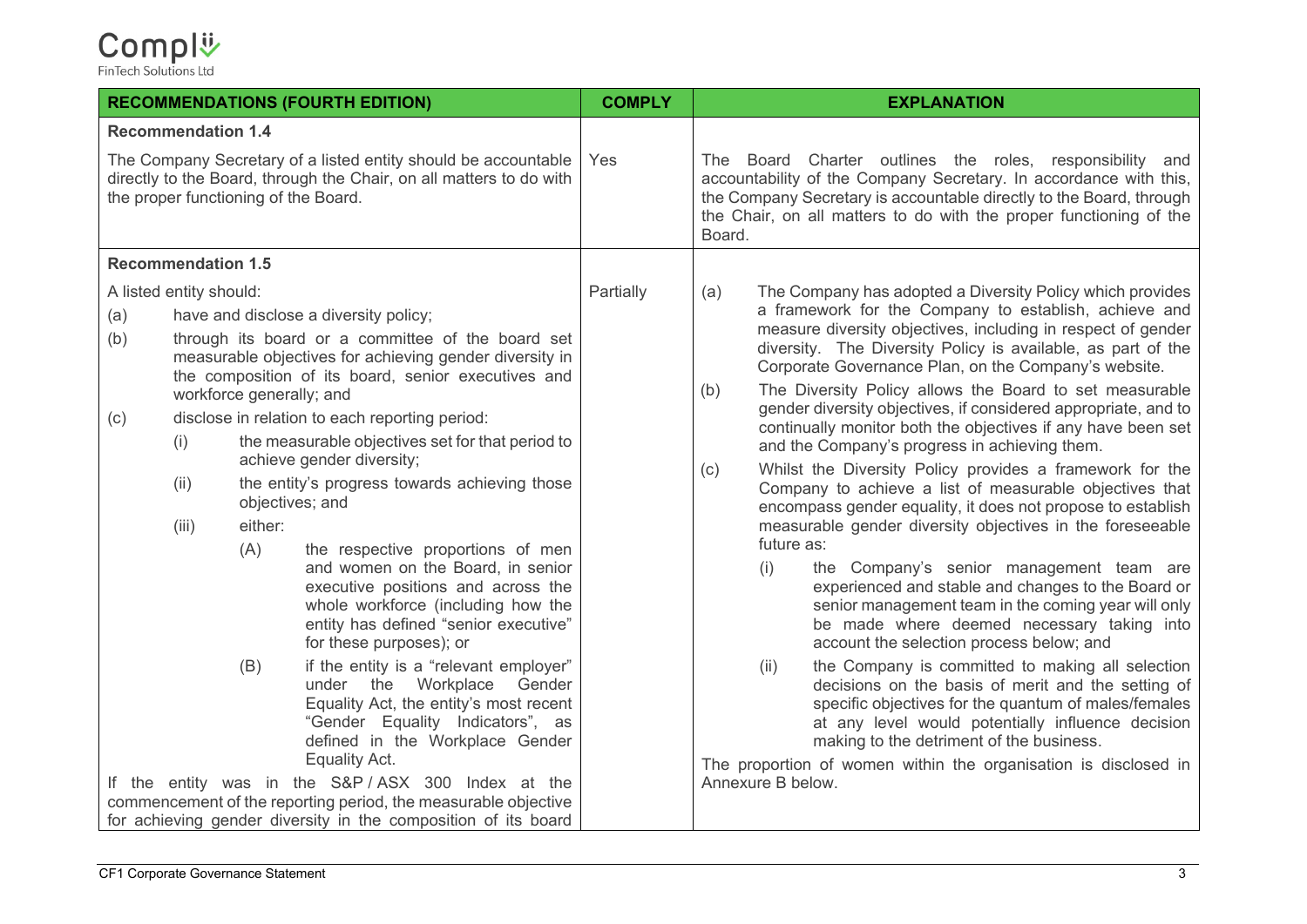| <b>RECOMMENDATIONS (FOURTH EDITION)</b>                                                                                                                                                                                                                                                                                                                    | <b>COMPLY</b> | <b>EXPLANATION</b>                                                                                                                                                                                                                                                                                                                                                                                                                                                                                                                                                                                                                                                                                                                                               |
|------------------------------------------------------------------------------------------------------------------------------------------------------------------------------------------------------------------------------------------------------------------------------------------------------------------------------------------------------------|---------------|------------------------------------------------------------------------------------------------------------------------------------------------------------------------------------------------------------------------------------------------------------------------------------------------------------------------------------------------------------------------------------------------------------------------------------------------------------------------------------------------------------------------------------------------------------------------------------------------------------------------------------------------------------------------------------------------------------------------------------------------------------------|
| should be to have not less than 30% of its directors of each<br>gender within a specified period.                                                                                                                                                                                                                                                          |               |                                                                                                                                                                                                                                                                                                                                                                                                                                                                                                                                                                                                                                                                                                                                                                  |
| <b>Recommendation 1.6</b>                                                                                                                                                                                                                                                                                                                                  |               |                                                                                                                                                                                                                                                                                                                                                                                                                                                                                                                                                                                                                                                                                                                                                                  |
| A listed entity should:<br>have and disclose a process for periodically evaluating<br>(a)<br>the performance of the Board, its committees and<br>individual directors; and<br>disclose for each reporting period whether a<br>(b)<br>performance evaluation has been undertaken in<br>accordance with that process during or in respect of that<br>period. | Yes           | The Board, in performing the function of the Nomination<br>(a)<br>Committee, is responsible for evaluating the performance of<br>the Board, its committees and individual directors on an<br>annual basis. It may do so with the aid of an independent<br>advisor. The process for this is set out in the Company's<br>Corporate Governance Plan, which is available on the<br>Company's website.<br>The Company's Corporate Governance Plan requires the<br>(b)<br>Company to disclose whether or not performance<br>evaluations were conducted during the relevant reporting<br>period.<br>The annual review of the Board and individual director's performance<br>for the 2021 financial year will be undertaken in accordance with the<br>process disclosed. |
| <b>Recommendation 1.7</b>                                                                                                                                                                                                                                                                                                                                  |               |                                                                                                                                                                                                                                                                                                                                                                                                                                                                                                                                                                                                                                                                                                                                                                  |
| A listed entity should:                                                                                                                                                                                                                                                                                                                                    | Yes           | The Board, in performing the function of the Nomination<br>(a)                                                                                                                                                                                                                                                                                                                                                                                                                                                                                                                                                                                                                                                                                                   |
| have and disclose a process for evaluating the<br>(a)<br>performance of its senior executives at least once every<br>reporting period; and<br>disclose for each reporting period whether a<br>(b)<br>performance evaluation has been undertaken in<br>accordance with that process during or in respect of that<br>period.                                 |               | Committee, is responsible for evaluating the performance of<br>the Company's senior executives on an annual basis. The<br>Board, in performing the function of the Remuneration<br>Committee, is responsible for evaluating the remuneration of<br>the Company's senior executives on an annual basis. A<br>senior executive, for these purposes, means key<br>management personnel (as defined in the Corporations Act)<br>other than a non-executive director.                                                                                                                                                                                                                                                                                                 |
|                                                                                                                                                                                                                                                                                                                                                            |               | The applicable processes for these evaluations can be found<br>in the Company's Corporate Governance Plan, which is<br>available on the Company's website.                                                                                                                                                                                                                                                                                                                                                                                                                                                                                                                                                                                                       |
|                                                                                                                                                                                                                                                                                                                                                            |               | The Company's Corporate Governance Plan requires the<br>(b)<br>Company to disclose whether or not performance<br>evaluations were conducted during the relevant reporting<br>period.                                                                                                                                                                                                                                                                                                                                                                                                                                                                                                                                                                             |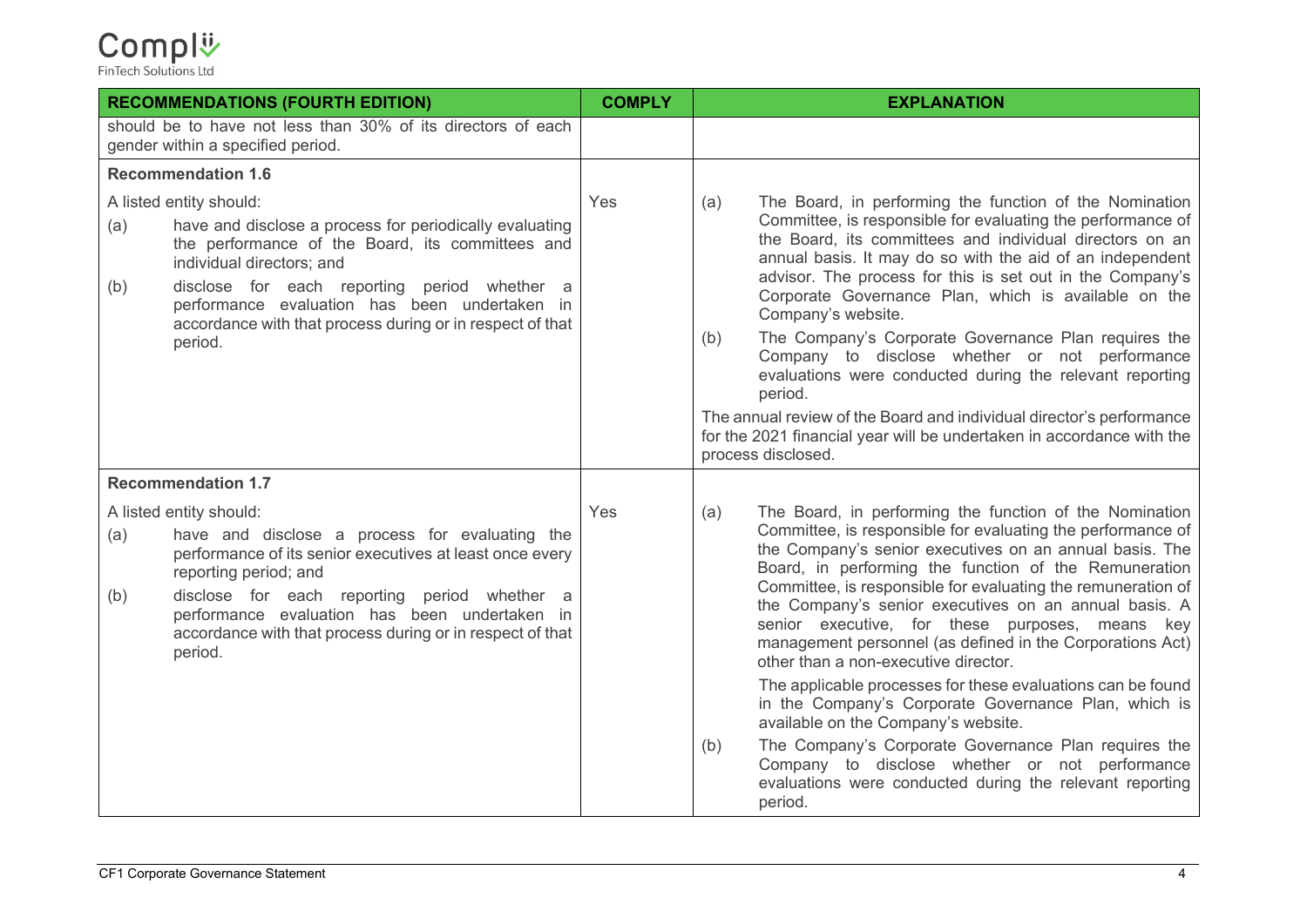|                                                                                                                                                                             | <b>RECOMMENDATIONS (FOURTH EDITION)</b>                                                                                                                                                                                                                                                                                                                                                                                                                                                                                                                                                                                                                                                                                                                                                                                                                                  | <b>COMPLY</b> | <b>EXPLANATION</b>                                                                                                                                                                                                                                                                                                                                                                                                                                                                                                                                                                                                                                                                                                                                                                                                                                                                                                                                                                                                                                                                                                                                                                                                         |
|-----------------------------------------------------------------------------------------------------------------------------------------------------------------------------|--------------------------------------------------------------------------------------------------------------------------------------------------------------------------------------------------------------------------------------------------------------------------------------------------------------------------------------------------------------------------------------------------------------------------------------------------------------------------------------------------------------------------------------------------------------------------------------------------------------------------------------------------------------------------------------------------------------------------------------------------------------------------------------------------------------------------------------------------------------------------|---------------|----------------------------------------------------------------------------------------------------------------------------------------------------------------------------------------------------------------------------------------------------------------------------------------------------------------------------------------------------------------------------------------------------------------------------------------------------------------------------------------------------------------------------------------------------------------------------------------------------------------------------------------------------------------------------------------------------------------------------------------------------------------------------------------------------------------------------------------------------------------------------------------------------------------------------------------------------------------------------------------------------------------------------------------------------------------------------------------------------------------------------------------------------------------------------------------------------------------------------|
|                                                                                                                                                                             |                                                                                                                                                                                                                                                                                                                                                                                                                                                                                                                                                                                                                                                                                                                                                                                                                                                                          |               | The annual review of the performance of its senior executives for the<br>2021 financial year will be undertaken in accordance with the<br>process disclosed.                                                                                                                                                                                                                                                                                                                                                                                                                                                                                                                                                                                                                                                                                                                                                                                                                                                                                                                                                                                                                                                               |
|                                                                                                                                                                             | Principle 2: Structure the Board to be effective and add value                                                                                                                                                                                                                                                                                                                                                                                                                                                                                                                                                                                                                                                                                                                                                                                                           |               |                                                                                                                                                                                                                                                                                                                                                                                                                                                                                                                                                                                                                                                                                                                                                                                                                                                                                                                                                                                                                                                                                                                                                                                                                            |
|                                                                                                                                                                             | <b>Recommendation 2.1</b>                                                                                                                                                                                                                                                                                                                                                                                                                                                                                                                                                                                                                                                                                                                                                                                                                                                |               |                                                                                                                                                                                                                                                                                                                                                                                                                                                                                                                                                                                                                                                                                                                                                                                                                                                                                                                                                                                                                                                                                                                                                                                                                            |
| (a)<br>(b)                                                                                                                                                                  | The Board of a listed entity should:<br>have a nomination committee which:<br>has at least three members, a majority of<br>(i)<br>whom are independent Directors; and<br>(ii)<br>is chaired by an independent Director,<br>and disclose:<br>the charter of the committee;<br>(iii)<br>the members of the committee; and<br>(iv)<br>(v)<br>as at the end of each reporting period, the<br>number of times the committee met throughout<br>the period and the individual attendances of<br>the members at those meetings; or<br>if it does not have a nomination committee, disclose that<br>fact and the processes it employs to address Board<br>succession issues and to ensure that the Board has the<br>appropriate balance of skills, knowledge, experience,<br>independence and diversity to enable it to discharge its<br>duties and responsibilities effectively. | Partially     | Due to the size and structure of the existing Board, the<br>(a)<br>Company does not have a Nomination Committee. The<br>Company's Nomination Committee Charter provides for the<br>creation of a Nomination Committee (if it is considered it will<br>benefit the Company), with at least three members, a<br>majority of whom are independent Directors, and which must<br>be chaired by an independent Director.<br>In accordance with the Company's Board Charter, the Board<br>(b)<br>carries out the duties that would ordinarily be carried out by<br>the Nomination Committee under the Nomination Committee<br>Charter, including the following processes to address<br>succession matters and to ensure the Board has the<br>appropriate balance of skills, experience, independence and<br>knowledge of the entity to enable it to discharge its duties<br>and responsibilities effectively:<br>devoting time at least annually to discuss Board<br>(i)<br>succession matters and updating the Company's<br>Board skills matrix; and<br>all Board members being involved in the Company's<br>(ii)<br>nomination process, to the maximum extent<br>permitted under the Corporations Act and ASX<br>Listing Rules. |
|                                                                                                                                                                             | <b>Recommendation 2.2</b>                                                                                                                                                                                                                                                                                                                                                                                                                                                                                                                                                                                                                                                                                                                                                                                                                                                |               |                                                                                                                                                                                                                                                                                                                                                                                                                                                                                                                                                                                                                                                                                                                                                                                                                                                                                                                                                                                                                                                                                                                                                                                                                            |
| A listed entity should have and disclose a Board skills matrix<br>setting out the mix of skills that the Board currently has or is<br>looking to achieve in its membership. |                                                                                                                                                                                                                                                                                                                                                                                                                                                                                                                                                                                                                                                                                                                                                                                                                                                                          | Yes           | Under the Nomination Committee Charter (in the Company's<br>Corporate Governance Plan), the Board (performing the function of<br>the Nomination Committee) is required to prepare a Board skills<br>matrix setting out the mix of skills that the Board currently has (or is<br>looking to achieve) and to review this at least annually against the<br>Company's Board skills matrix to ensure the appropriate mix of skills<br>to discharge its obligations effectively and to add value and to ensure                                                                                                                                                                                                                                                                                                                                                                                                                                                                                                                                                                                                                                                                                                                   |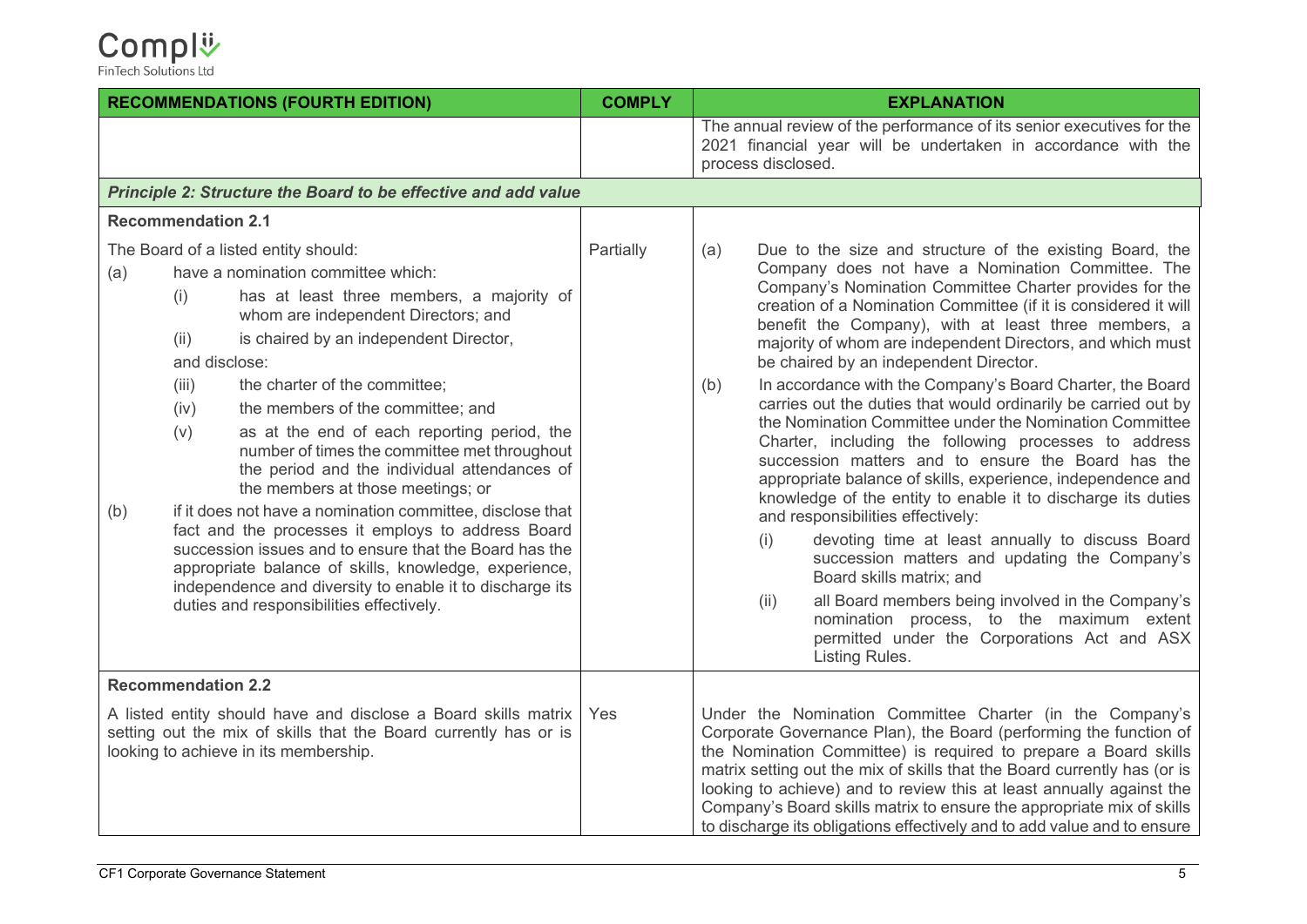

|     | <b>RECOMMENDATIONS (FOURTH EDITION)</b>                                                                                                                                                                                                                                              | <b>COMPLY</b> | <b>EXPLANATION</b>                                                                                                                                                                                                                                                                                                                                                                                                                                                                                                                                                                                                                                                       |
|-----|--------------------------------------------------------------------------------------------------------------------------------------------------------------------------------------------------------------------------------------------------------------------------------------|---------------|--------------------------------------------------------------------------------------------------------------------------------------------------------------------------------------------------------------------------------------------------------------------------------------------------------------------------------------------------------------------------------------------------------------------------------------------------------------------------------------------------------------------------------------------------------------------------------------------------------------------------------------------------------------------------|
|     |                                                                                                                                                                                                                                                                                      |               | the Board has the ability to deal with new and emerging business<br>and governance issues.                                                                                                                                                                                                                                                                                                                                                                                                                                                                                                                                                                               |
|     |                                                                                                                                                                                                                                                                                      |               | The Board skills matrix is set out in Annexure A to this Corporate<br>Governance Statement. The Board has undertaken reviews of the<br>skills matrix against the Board composition during the year and has<br>determined that the Board is of a sufficient size that is appropriate<br>and effective for the Company at its current stage and that the<br>composition of the current Board represents the best mix of directors<br>that have an appropriate range of qualifications and expertise, can<br>understand and competently deal with current and emerging<br>business issues and can effectively review and challenge the<br>performance of senior executives. |
|     |                                                                                                                                                                                                                                                                                      |               | The Board also has regard to the Company's Diversity Policy and<br>Board Charter and will aim to achieve diversity and independence in<br>its membership where possible, also having regard to the size and<br>nature of the existing Board, and the magnitude of the Company's<br>operations.                                                                                                                                                                                                                                                                                                                                                                           |
|     |                                                                                                                                                                                                                                                                                      |               | The Board Charter requires the disclosure of each Board member's<br>qualifications and expertise. Full details as to each director and<br>senior executive's relevant skills and experience are available in the<br>Company's Annual Report.                                                                                                                                                                                                                                                                                                                                                                                                                             |
|     | <b>Recommendation 2.3</b>                                                                                                                                                                                                                                                            |               |                                                                                                                                                                                                                                                                                                                                                                                                                                                                                                                                                                                                                                                                          |
|     | A listed entity should disclose:                                                                                                                                                                                                                                                     |               |                                                                                                                                                                                                                                                                                                                                                                                                                                                                                                                                                                                                                                                                          |
| (a) | the names of the directors considered by the Board to<br>be independent directors;                                                                                                                                                                                                   | Yes           | The Board Charter requires the disclosure of the names of directors<br>considered by the Board to be independent.                                                                                                                                                                                                                                                                                                                                                                                                                                                                                                                                                        |
| (b) | if a director has an interest, position or relationship of<br>the type described in Box 2.3 of the ASX Corporate<br>Governance Principles and Recommendations (4th<br>Edition), but the Board is of the opinion that it does not<br>compromise the independence of the director, the |               | The Board considers that Mr Greg Gaunt is free from any interest,<br>position, association or relationship that may influence or reasonably<br>be perceived to influence, the independent exercise of the director's<br>judgement and that he is able to fulfil the role of independent director<br>for the purposes of the Recommendations.                                                                                                                                                                                                                                                                                                                             |
|     | nature of the interest, position or relationship in question<br>and an explanation of why the Board is of that opinion;<br>and                                                                                                                                                       |               | Each of Ms Alison Sarich, Mr Craig Mason and Mr Nicholas Prosser<br>do not satisfy the tests of independence as detailed in the<br>Recommendations. Ms Sarich and Mr Mason are executive directors                                                                                                                                                                                                                                                                                                                                                                                                                                                                       |
| (c) | the length of service of each director                                                                                                                                                                                                                                               |               | which is an indicia of not being independent pursuant to those tests.<br>The Board considers that Mr Prosser may not be regarded as an<br>independent director as he was the founder and director of                                                                                                                                                                                                                                                                                                                                                                                                                                                                     |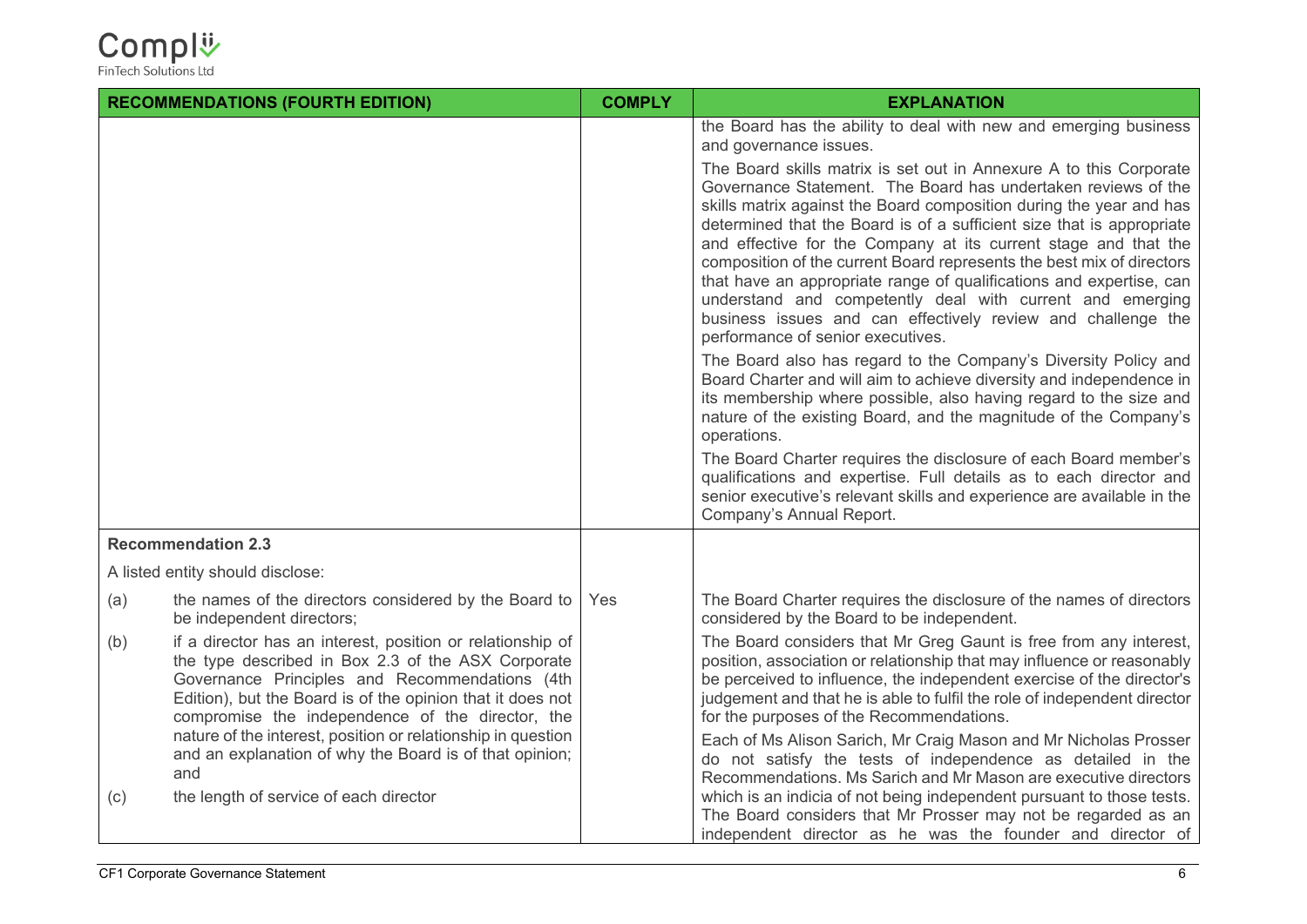| <b>RECOMMENDATIONS (FOURTH EDITION)</b>                                                                                                                                                                     | <b>COMPLY</b> | <b>EXPLANATION</b>                                                                                                                                                                                                                                                                                                                                                                                                                                                                                                                                                                                                                                                                                                                           |
|-------------------------------------------------------------------------------------------------------------------------------------------------------------------------------------------------------------|---------------|----------------------------------------------------------------------------------------------------------------------------------------------------------------------------------------------------------------------------------------------------------------------------------------------------------------------------------------------------------------------------------------------------------------------------------------------------------------------------------------------------------------------------------------------------------------------------------------------------------------------------------------------------------------------------------------------------------------------------------------------|
|                                                                                                                                                                                                             |               | ThinkCaddie, a complementary business acquired in November<br>2019 prior to the off-market takeover of Complii Limited in December<br>2020 and is associated with a large shareholder of the Company.                                                                                                                                                                                                                                                                                                                                                                                                                                                                                                                                        |
|                                                                                                                                                                                                             |               | The length of service of each director is disclosed in the Directors'<br>Report within the Annual Report.                                                                                                                                                                                                                                                                                                                                                                                                                                                                                                                                                                                                                                    |
| <b>Recommendation 2.4</b>                                                                                                                                                                                   |               |                                                                                                                                                                                                                                                                                                                                                                                                                                                                                                                                                                                                                                                                                                                                              |
| A majority of the Board of a listed entity should be independent<br>directors.                                                                                                                              | No.           | The Company's Board Charter requires that, where practical, the<br>majority of the Board should be independent.                                                                                                                                                                                                                                                                                                                                                                                                                                                                                                                                                                                                                              |
|                                                                                                                                                                                                             |               | The Company is at variance with Recommendation 2.4 in that at this<br>stage, due to the current size and structure of the existing Board,<br>only one of its four directors is considered to be independent. As<br>such, independent directors currently do not comprise the majority of<br>the Board. This non-compliance is due to the Board's view that<br>Complii benefits from the Board composition proposed, taking into<br>account the Company's stage of development and the relevant<br>knowledge and skill base of the Directors and magnitude of the<br>Company's operations. The Company will reconsider its position in<br>relation to any new appointments in the future and will make any<br>appointment it deems necessary. |
|                                                                                                                                                                                                             |               | The details of each Director's independence are set out in the<br>Prospectus and in the Annual Report.                                                                                                                                                                                                                                                                                                                                                                                                                                                                                                                                                                                                                                       |
| <b>Recommendation 2.5</b>                                                                                                                                                                                   |               |                                                                                                                                                                                                                                                                                                                                                                                                                                                                                                                                                                                                                                                                                                                                              |
| The Chair of the Board of a listed entity should be an independent<br>director and, in particular, should not be the same person as the<br>CEO of the entity.                                               | Partially     | The Board Charter provides that, where practical, the Chair of the<br>Board should be an independent Director and should not be the<br><b>CEO/Managing Director.</b>                                                                                                                                                                                                                                                                                                                                                                                                                                                                                                                                                                         |
|                                                                                                                                                                                                             |               | The Chair of the Board, Craig Mason, is not an independent director.<br>The Board does not have an independent chair because it was<br>deemed appropriate to appoint an Executive Chair at this stage of<br>the Company's development.                                                                                                                                                                                                                                                                                                                                                                                                                                                                                                       |
|                                                                                                                                                                                                             |               | The roles of CEO/Managing Director and Chair of the Board are not<br>held by the same person.                                                                                                                                                                                                                                                                                                                                                                                                                                                                                                                                                                                                                                                |
| <b>Recommendation 2.6</b>                                                                                                                                                                                   |               |                                                                                                                                                                                                                                                                                                                                                                                                                                                                                                                                                                                                                                                                                                                                              |
| A listed entity should have a program for inducting new Directors<br>and for periodically reviewing whether there is a need for existing<br>directors to undertake professional development to maintain the | Yes           | In accordance with the Company's Board Charter, the Board, in<br>performing the function of the Nomination Committee, is responsible<br>for the approval and review of induction and continuing professional                                                                                                                                                                                                                                                                                                                                                                                                                                                                                                                                 |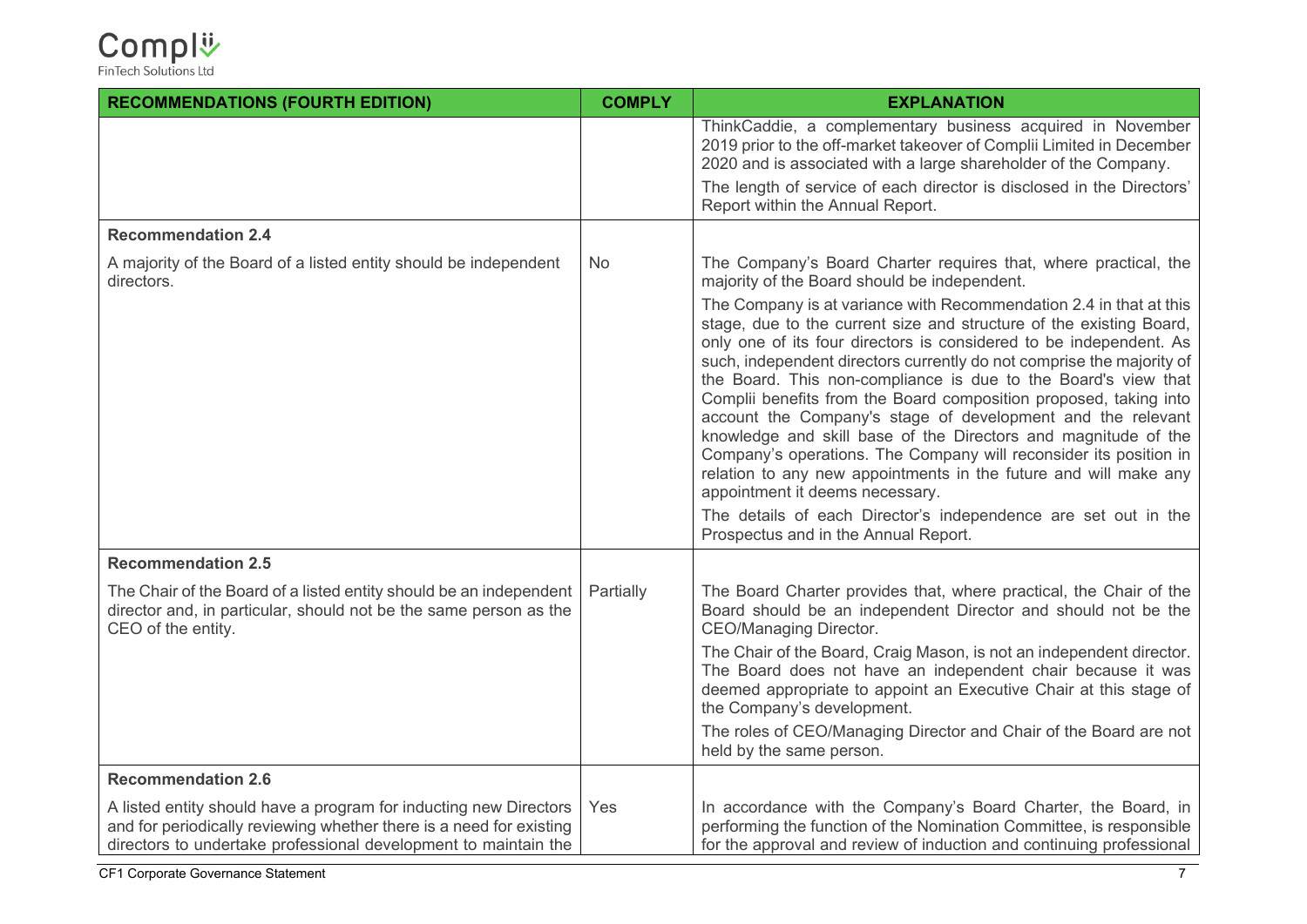| <b>RECOMMENDATIONS (FOURTH EDITION)</b>                                                                                                                                                                                 | <b>COMPLY</b> | <b>EXPLANATION</b>                                                                                                                                                                                                                                                                                                                                                                                 |
|-------------------------------------------------------------------------------------------------------------------------------------------------------------------------------------------------------------------------|---------------|----------------------------------------------------------------------------------------------------------------------------------------------------------------------------------------------------------------------------------------------------------------------------------------------------------------------------------------------------------------------------------------------------|
| skills and knowledge needed to perform their role as Directors<br>effectively.                                                                                                                                          |               | development programs and procedures for directors to ensure that<br>they can effectively discharge their responsibilities. The Company<br>Secretary is responsible for facilitating inductions and professional<br>development including receiving briefings on material developments<br>in laws, regulations and accounting standards relevant to the<br>Company.                                 |
| Principle 3: Instil a culture of acting lawfully, ethically and responsibly                                                                                                                                             |               |                                                                                                                                                                                                                                                                                                                                                                                                    |
| <b>Recommendation 3.1</b>                                                                                                                                                                                               |               |                                                                                                                                                                                                                                                                                                                                                                                                    |
| A listed entity should articulate and disclose its values.                                                                                                                                                              | Yes           | The Company and its subsidiary companies are committed to<br>conducting its business activities fairly, honestly with a high level of<br>integrity, and in compliance with all applicable laws, rules and<br>regulations. The Board, management and employees are dedicated<br>to high ethical standards and recognise and support the Company's<br>commitment to compliance with these standards. |
|                                                                                                                                                                                                                         |               | The Company's values are set out in its Code of Conduct (which<br>forms part of the Corporate Governance Plan) and are available on<br>the Company's website. All employees are given appropriate training<br>on the Company's values and senior executives continually<br>reference such values.                                                                                                  |
| <b>Recommendation 3.2</b>                                                                                                                                                                                               |               |                                                                                                                                                                                                                                                                                                                                                                                                    |
| A listed entity should:                                                                                                                                                                                                 | Yes           | The Company's Code of Conduct applies to the Company's                                                                                                                                                                                                                                                                                                                                             |
| have and disclose a code of conduct for its directors,<br>(a)<br>senior executives and employees; and<br>ensure that the Board or a committee of the Board is<br>(b)<br>informed of any material breaches of that code. |               | directors, senior executives and employees. The Company's Code<br>of Conduct (which forms part of the Company's Corporate<br>Governance Plan) is available on the Company's website. Any<br>material breaches of the Code of Conduct are reported to the Board<br>(as the Company has not formed an Audit and Risk Committee).                                                                     |
| <b>Recommendation 3.3</b>                                                                                                                                                                                               |               |                                                                                                                                                                                                                                                                                                                                                                                                    |
| A listed entity should:                                                                                                                                                                                                 | Yes           | The Company's Whistleblower Protection Policy (which forms part of                                                                                                                                                                                                                                                                                                                                 |
| have and disclose a whistleblower policy; and<br>(a)                                                                                                                                                                    |               | the Corporate Governance Plan) is available on the Company's<br>website. Any material breaches of the Whistleblower Protection                                                                                                                                                                                                                                                                     |
| ensure that the Board or a committee of the Board is<br>(a)<br>informed of any material incidents reported under that<br>policy.                                                                                        |               | Policy are to be reported to the Board (as the Company has not<br>formed an Audit and Risk Committee).                                                                                                                                                                                                                                                                                             |
| <b>Recommendation 3.4</b>                                                                                                                                                                                               |               |                                                                                                                                                                                                                                                                                                                                                                                                    |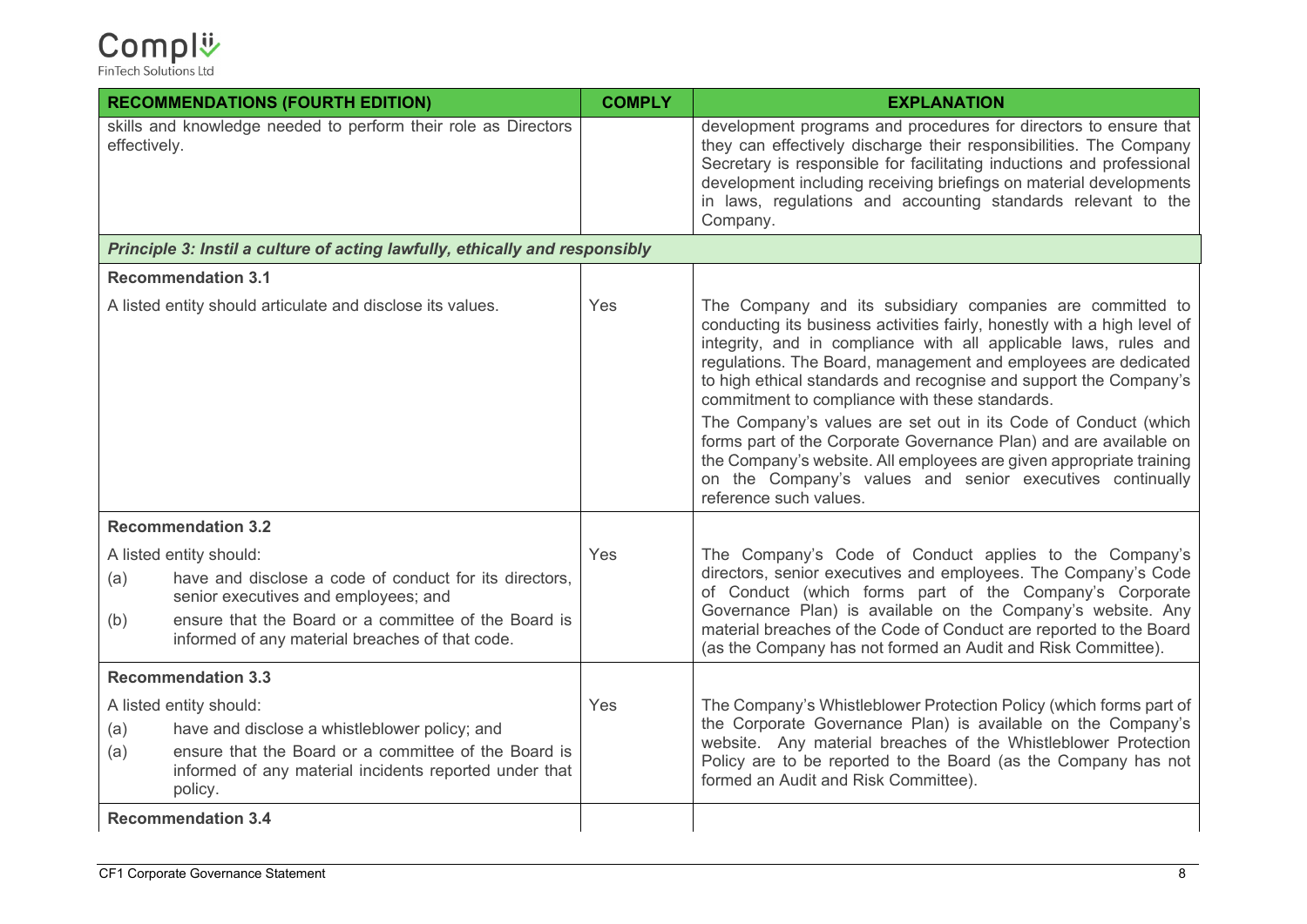#### Compl<sup>1</sup>

|            |                                                      | <b>RECOMMENDATIONS (FOURTH EDITION)</b>                                                                                                                                                                                                                                                                                                                                                                                                                                                                                                                                                                                                                                                                                                                                                                                                                                                                                          | <b>COMPLY</b> | <b>EXPLANATION</b>                                                                                                                                                                                                                                                                                                                                                                                                                                                                                                                                                                                                                                                                                                                                                                                                                                                                                                                                                                                                                                                                                                                                                                                                                                                                                                                                                                                                                                                                          |
|------------|------------------------------------------------------|----------------------------------------------------------------------------------------------------------------------------------------------------------------------------------------------------------------------------------------------------------------------------------------------------------------------------------------------------------------------------------------------------------------------------------------------------------------------------------------------------------------------------------------------------------------------------------------------------------------------------------------------------------------------------------------------------------------------------------------------------------------------------------------------------------------------------------------------------------------------------------------------------------------------------------|---------------|---------------------------------------------------------------------------------------------------------------------------------------------------------------------------------------------------------------------------------------------------------------------------------------------------------------------------------------------------------------------------------------------------------------------------------------------------------------------------------------------------------------------------------------------------------------------------------------------------------------------------------------------------------------------------------------------------------------------------------------------------------------------------------------------------------------------------------------------------------------------------------------------------------------------------------------------------------------------------------------------------------------------------------------------------------------------------------------------------------------------------------------------------------------------------------------------------------------------------------------------------------------------------------------------------------------------------------------------------------------------------------------------------------------------------------------------------------------------------------------------|
| (a)<br>(b) | A listed entity should:<br>and                       | have and disclose an anti-bribery and corruption policy;<br>ensure that the Board or committee of the Board is<br>informed of any material breaches of that policy.                                                                                                                                                                                                                                                                                                                                                                                                                                                                                                                                                                                                                                                                                                                                                              | Yes           | The Company's Anti-Bribery and Anti-Corruption Policy (which forms<br>part of the Corporate Governance Plan) is available on the<br>Company's website. Any material breaches of the Anti-Bribery and<br>Anti-Corruption Policy are to be reported to the Board (as the<br>Company has not formed an Audit and Risk Committee).                                                                                                                                                                                                                                                                                                                                                                                                                                                                                                                                                                                                                                                                                                                                                                                                                                                                                                                                                                                                                                                                                                                                                              |
|            |                                                      | Principle 4: Safeguard the integrity of corporate reports                                                                                                                                                                                                                                                                                                                                                                                                                                                                                                                                                                                                                                                                                                                                                                                                                                                                        |               |                                                                                                                                                                                                                                                                                                                                                                                                                                                                                                                                                                                                                                                                                                                                                                                                                                                                                                                                                                                                                                                                                                                                                                                                                                                                                                                                                                                                                                                                                             |
|            | <b>Recommendation 4.1</b>                            |                                                                                                                                                                                                                                                                                                                                                                                                                                                                                                                                                                                                                                                                                                                                                                                                                                                                                                                                  |               |                                                                                                                                                                                                                                                                                                                                                                                                                                                                                                                                                                                                                                                                                                                                                                                                                                                                                                                                                                                                                                                                                                                                                                                                                                                                                                                                                                                                                                                                                             |
| (a)<br>(b) | (i)<br>(ii)<br>and disclose:<br>(iii)<br>(iv)<br>(v) | The Board of a listed entity should:<br>have an audit committee which:<br>has at least three members, all of whom are<br>non-executive Directors and a majority of<br>whom are independent Directors; and<br>is chaired by an independent Director, who is<br>not the Chair of the Board,<br>the charter of the committee;<br>the relevant qualifications and experience of<br>the members of the committee; and<br>in relation to each reporting period, the number<br>of times the committee met throughout the<br>period and the individual attendances of the<br>members at those meetings; or<br>if it does not have an audit committee, disclose that fact<br>and the processes it employs that independently verify<br>and safeguard the integrity of its corporate reporting,<br>including the processes for the appointment and<br>removal of the external auditor and the rotation of the<br>audit engagement partner. | Partially     | (a)<br>The Company currently does not have an Audit and Risk<br>Committee due to the current size and structure of the Board.<br>The Company's Corporate Governance Plan contains an<br>Audit and Risk Committee Charter that provides for the<br>creation of an Audit and Risk Committee with at least three<br>members, all of whom must be non-executive Directors, and<br>majority of the Committee must be independent Directors.<br>The Committee must be chaired by an independent Director<br>who is not the Chair.<br>In accordance with the Company's Board Charter, the Board<br>(b)<br>carries out the duties that would ordinarily be carried out by<br>the Audit and Risk Committee under the Audit and Risk<br>Committee Charter including the following processes to<br>independently verify the integrity of the Company's periodic<br>reports which are not audited or reviewed by an external<br>auditor, as well as the processes for the appointment and<br>removal of the external auditor and the rotation of the audit<br>engagement partner:<br>the Board devotes time at annual Board meetings to<br>(i)<br>fulfilling the roles and responsibilities associated with<br>maintaining the Company's internal audit function<br>and arrangements with external auditors; and<br>all members of the Board are involved in the<br>(ii)<br>Company's audit function to ensure the proper<br>maintenance of the entity and the integrity of all<br>financial reporting. |
|            | <b>Recommendation 4.2</b>                            |                                                                                                                                                                                                                                                                                                                                                                                                                                                                                                                                                                                                                                                                                                                                                                                                                                                                                                                                  |               |                                                                                                                                                                                                                                                                                                                                                                                                                                                                                                                                                                                                                                                                                                                                                                                                                                                                                                                                                                                                                                                                                                                                                                                                                                                                                                                                                                                                                                                                                             |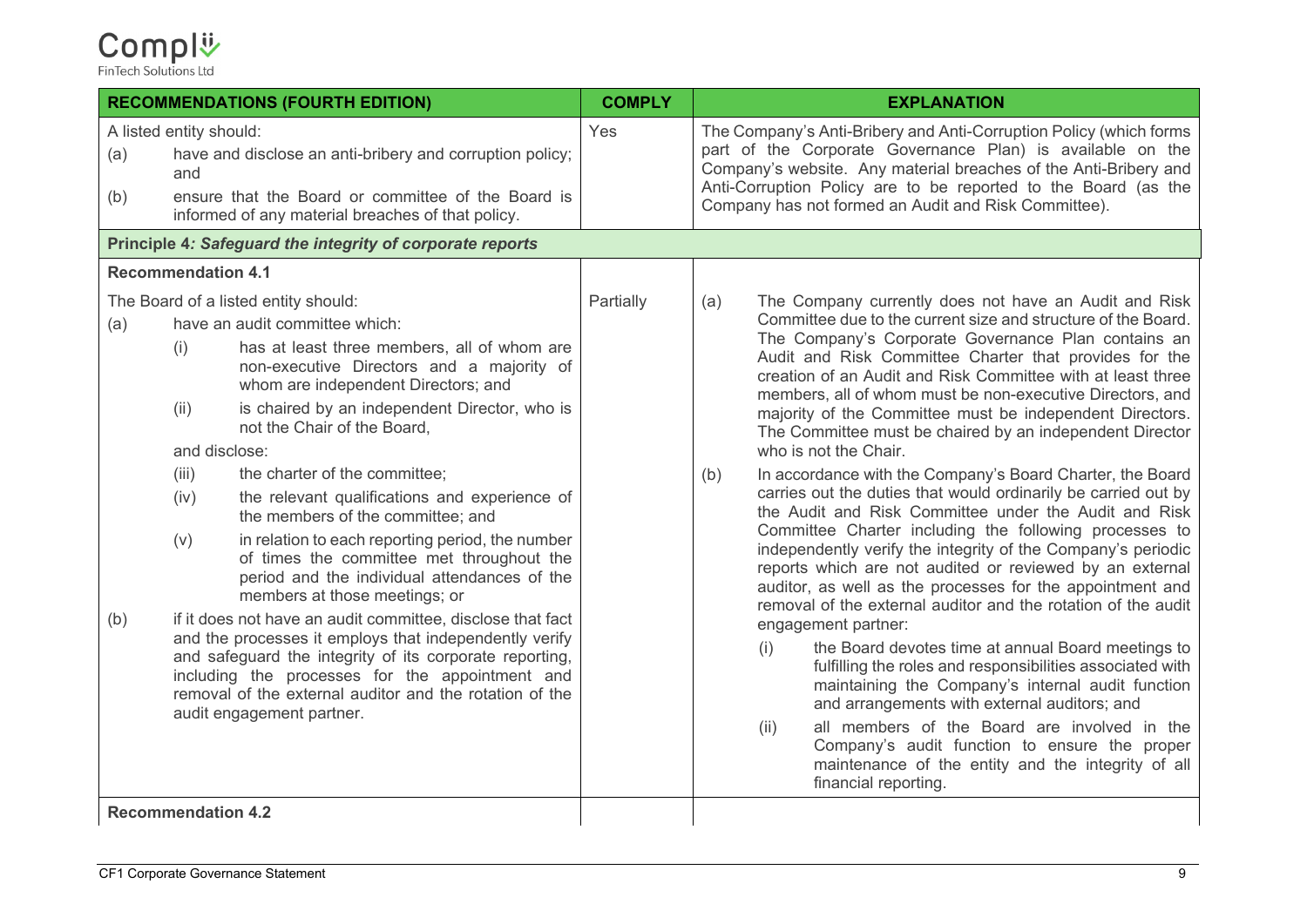| <b>RECOMMENDATIONS (FOURTH EDITION)</b>                                                                                                                                                                                                                                                                                                                                                                                                                                                                                                                                          | <b>COMPLY</b> | <b>EXPLANATION</b>                                                                                                                                                                                                                                                                                                                                                                                                                                                                                                                                                                                                                                                                                                                                                                                                                                                                            |
|----------------------------------------------------------------------------------------------------------------------------------------------------------------------------------------------------------------------------------------------------------------------------------------------------------------------------------------------------------------------------------------------------------------------------------------------------------------------------------------------------------------------------------------------------------------------------------|---------------|-----------------------------------------------------------------------------------------------------------------------------------------------------------------------------------------------------------------------------------------------------------------------------------------------------------------------------------------------------------------------------------------------------------------------------------------------------------------------------------------------------------------------------------------------------------------------------------------------------------------------------------------------------------------------------------------------------------------------------------------------------------------------------------------------------------------------------------------------------------------------------------------------|
| The Board of a listed entity should, before it approves the entity's<br>financial statements for a financial period, receive from its CEO<br>and CFO a declaration that the financial records of the entity have<br>been properly maintained and that the financial statements<br>comply with the appropriate accounting standards and give a true<br>and fair view of the financial position and performance of the<br>entity and that the opinion has been formed on the basis of a<br>sound system of risk management and internal control which is<br>operating effectively. | Yes           | The Company's Audit and Risk Committee Charter requires the CEO<br>and CFO (or, if none, the person(s) fulfilling those functions) to<br>provide a sign off on these terms.<br>The Board receives a declaration from the Managing Director and<br>Chief Financial Officer on these terms.                                                                                                                                                                                                                                                                                                                                                                                                                                                                                                                                                                                                     |
| <b>Recommendation 4.3</b>                                                                                                                                                                                                                                                                                                                                                                                                                                                                                                                                                        |               |                                                                                                                                                                                                                                                                                                                                                                                                                                                                                                                                                                                                                                                                                                                                                                                                                                                                                               |
| A listed entity should disclose its process to verify the integrity of<br>any periodic corporate report it releases to the market that is not<br>audited or reviewed by an external auditor.                                                                                                                                                                                                                                                                                                                                                                                     | Yes           | Processes are in place to verify the integrity of ASX's periodic<br>corporate reports (as defined in the ASX Corporate Governance<br>Principles) released to the market and not audited or reviewed by the<br>external auditor. Examples of periodic corporate reports released by<br>the Company include the directors' report in the annual report.<br>The Company has adopted a Continuous Disclosure Policy which<br>sets out how market announcements are reviewed and released.<br>The Board makes disclosure decisions, oversees the drafting of<br>announcements and approves all ASX announcements. The Board<br>is also responsible for satisfying itself that the content of any<br>announcement is accurate and not misleading and is supported by<br>appropriate verification.<br>ASX announcements are lodged on the market announcements<br>platform by the Company Secretary. |
| <b>Principle 5: Make timely and balanced disclosure</b>                                                                                                                                                                                                                                                                                                                                                                                                                                                                                                                          |               |                                                                                                                                                                                                                                                                                                                                                                                                                                                                                                                                                                                                                                                                                                                                                                                                                                                                                               |
| <b>Recommendation 5.1</b>                                                                                                                                                                                                                                                                                                                                                                                                                                                                                                                                                        |               |                                                                                                                                                                                                                                                                                                                                                                                                                                                                                                                                                                                                                                                                                                                                                                                                                                                                                               |
| A listed entity should have and disclose a written policy for<br>complying with its continuous disclosure obligations under listing<br>rule 3.1.                                                                                                                                                                                                                                                                                                                                                                                                                                 | Yes           | The Company's Continuous Disclosure Policy (which forms part of<br>the Corporate Governance Plan) is available on the Company's<br>website.                                                                                                                                                                                                                                                                                                                                                                                                                                                                                                                                                                                                                                                                                                                                                   |
| <b>Recommendation 5.2</b>                                                                                                                                                                                                                                                                                                                                                                                                                                                                                                                                                        |               |                                                                                                                                                                                                                                                                                                                                                                                                                                                                                                                                                                                                                                                                                                                                                                                                                                                                                               |
| A listed entity should ensure that its board receives copies of all<br>material market announcements promptly after they have been<br>made.                                                                                                                                                                                                                                                                                                                                                                                                                                      | Yes           | Under the Company's Continuous Disclosure Policy (which forms<br>part of the Corporate Governance Plan), all members of the Board<br>will receive material market announcements promptly after they have<br>been made.                                                                                                                                                                                                                                                                                                                                                                                                                                                                                                                                                                                                                                                                        |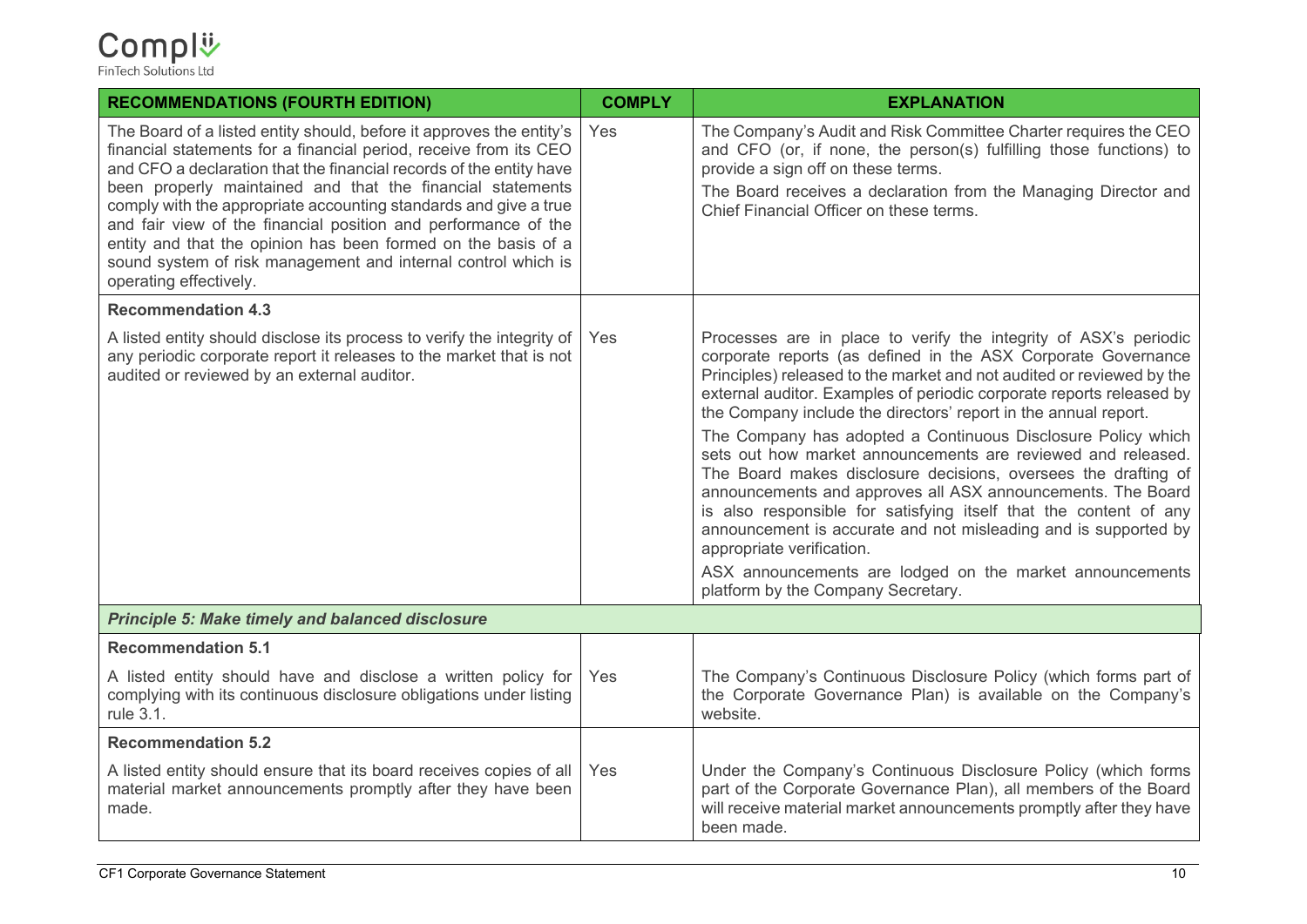| <b>RECOMMENDATIONS (FOURTH EDITION)</b>                                                                                                                                                                            | <b>COMPLY</b> | <b>EXPLANATION</b>                                                                                                                                                                                                                                                                                                                                         |
|--------------------------------------------------------------------------------------------------------------------------------------------------------------------------------------------------------------------|---------------|------------------------------------------------------------------------------------------------------------------------------------------------------------------------------------------------------------------------------------------------------------------------------------------------------------------------------------------------------------|
| <b>Recommendation 5.3</b>                                                                                                                                                                                          |               |                                                                                                                                                                                                                                                                                                                                                            |
| A listed entity that gives a new and substantive investor or analyst<br>presentation should release a copy of the presentation materials<br>on the ASX Market Announcements Platform ahead of the<br>presentation. | Yes           | All substantive investor or analyst presentations are released on the<br>ASX Markets Announcement Platform ahead of such presentations.                                                                                                                                                                                                                    |
| <b>Principle 6: Respect the rights of security holders</b>                                                                                                                                                         |               |                                                                                                                                                                                                                                                                                                                                                            |
| <b>Recommendation 6.1</b>                                                                                                                                                                                          |               |                                                                                                                                                                                                                                                                                                                                                            |
| A listed entity should provide information about itself and its<br>governance to investors via its website.                                                                                                        | Yes           | Information about the Company and its governance is available in<br>the Corporate Governance Plan which can be found on the<br>Company's website.                                                                                                                                                                                                          |
| <b>Recommendation 6.2</b>                                                                                                                                                                                          |               |                                                                                                                                                                                                                                                                                                                                                            |
| A listed entity should have an investor relations program that<br>facilitates effective two-way communication with investors.                                                                                      | Yes           | The Company has adopted a Shareholder Communications Strategy<br>which aims to promote and facilitate effective two-way<br>communication with investors. The Strategy outlines a range of ways<br>in which information is communicated to shareholders and is<br>available on the Company's website as part of the Company's<br>Corporate Governance Plan. |
| <b>Recommendation 6.3</b>                                                                                                                                                                                          |               |                                                                                                                                                                                                                                                                                                                                                            |
| A listed entity should disclose how it facilitates and encourages<br>participation at meetings of security holders.                                                                                                | Yes           | Shareholders are encouraged to participate at all general meetings<br>and AGMs of the Company. Upon the despatch of any notice of<br>meeting to Shareholders, the Company Secretary reminds all<br>Shareholders that they are encouraged to participate at the meeting.                                                                                    |
| <b>Recommendation 6.4</b>                                                                                                                                                                                          |               |                                                                                                                                                                                                                                                                                                                                                            |
| A listed entity should ensure that all substantive resolutions at a<br>meeting of security holders are decided by a poll rather than by a<br>show of hands.                                                        | Yes           | All substantive resolutions at security holder meetings are decided by<br>a poll rather than a show of hands.                                                                                                                                                                                                                                              |
| <b>Recommendation 6.5</b>                                                                                                                                                                                          |               |                                                                                                                                                                                                                                                                                                                                                            |
| A listed entity should give security holders the option to receive<br>communications from, and send communications to, the entity<br>and its security registry electronically.                                     | Yes           | The Shareholder Communication Strategy provides that security<br>holders can register with the Company to receive updates by email.<br>Links are made available to the Company's website on which all<br>information provided to the ASX is immediately posted.                                                                                            |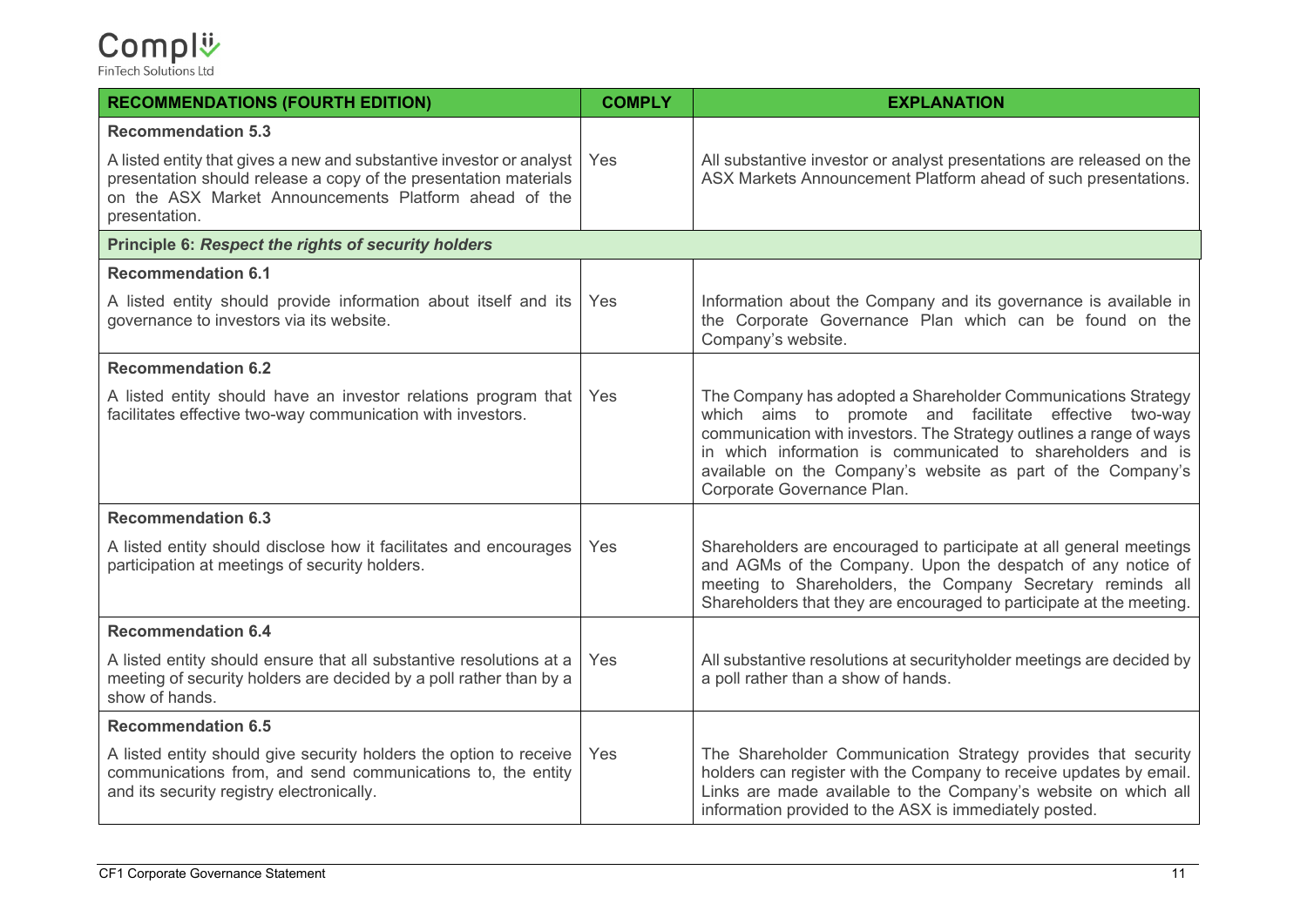

|            | <b>RECOMMENDATIONS (FOURTH EDITION)</b>                                                                                                                                                                                                                                                                                                                                                                                                                                                                                                                                                                                                                                                                                                               | <b>COMPLY</b> | <b>EXPLANATION</b>                                                                                                                                                                                                                                                                                                                                                                                                                                                                                                                                                                                                                                                                                                                                                                                                                                                                                                                                                                                                                                                                                                                                                                                                                                                                                                                           |
|------------|-------------------------------------------------------------------------------------------------------------------------------------------------------------------------------------------------------------------------------------------------------------------------------------------------------------------------------------------------------------------------------------------------------------------------------------------------------------------------------------------------------------------------------------------------------------------------------------------------------------------------------------------------------------------------------------------------------------------------------------------------------|---------------|----------------------------------------------------------------------------------------------------------------------------------------------------------------------------------------------------------------------------------------------------------------------------------------------------------------------------------------------------------------------------------------------------------------------------------------------------------------------------------------------------------------------------------------------------------------------------------------------------------------------------------------------------------------------------------------------------------------------------------------------------------------------------------------------------------------------------------------------------------------------------------------------------------------------------------------------------------------------------------------------------------------------------------------------------------------------------------------------------------------------------------------------------------------------------------------------------------------------------------------------------------------------------------------------------------------------------------------------|
|            |                                                                                                                                                                                                                                                                                                                                                                                                                                                                                                                                                                                                                                                                                                                                                       |               | Security holders are able to register to receive electronic<br>communications in relation to the Company from the security<br>registry. Contact details for the Company's security registry are<br>available on the Company's website.                                                                                                                                                                                                                                                                                                                                                                                                                                                                                                                                                                                                                                                                                                                                                                                                                                                                                                                                                                                                                                                                                                       |
|            |                                                                                                                                                                                                                                                                                                                                                                                                                                                                                                                                                                                                                                                                                                                                                       |               | Shareholder queries should be referred to the Company Secretary at<br>first instance.                                                                                                                                                                                                                                                                                                                                                                                                                                                                                                                                                                                                                                                                                                                                                                                                                                                                                                                                                                                                                                                                                                                                                                                                                                                        |
|            | <b>Principle 7: Recognise and manage risk</b>                                                                                                                                                                                                                                                                                                                                                                                                                                                                                                                                                                                                                                                                                                         |               |                                                                                                                                                                                                                                                                                                                                                                                                                                                                                                                                                                                                                                                                                                                                                                                                                                                                                                                                                                                                                                                                                                                                                                                                                                                                                                                                              |
|            | <b>Recommendation 7.1</b>                                                                                                                                                                                                                                                                                                                                                                                                                                                                                                                                                                                                                                                                                                                             |               |                                                                                                                                                                                                                                                                                                                                                                                                                                                                                                                                                                                                                                                                                                                                                                                                                                                                                                                                                                                                                                                                                                                                                                                                                                                                                                                                              |
| (a)<br>(b) | The Board of a listed entity should:<br>have a committee or committees to oversee risk, each<br>of which:<br>has at least three members, a majority of<br>(i)<br>whom are independent Directors; and<br>is chaired by an independent Director,<br>(ii)<br>and disclose:<br>the charter of the committee;<br>(iii)<br>the members of the committee; and<br>(iv)<br>(v)<br>as at the end of each reporting period, the<br>number of times the committee met throughout<br>the period and the individual attendances of<br>the members at those meetings; or<br>if it does not have a risk committee or committees that<br>satisfy (a) above, disclose that fact and the process it<br>employs for overseeing the entity's risk management<br>framework. | Partially     | (a)<br>The Company does not currently have an Audit and Risk<br>Committee due to the current size and structure of the Board.<br>The Company's Corporate Governance Plan contains an<br>Audit and Risk Committee Charter that provides for the<br>creation of an Audit and Risk Committee with at least three<br>members, all of whom must be non-executive Directors, and<br>majority of the Committee must be independent Directors.<br>The Committee must be chaired by an independent Director<br>who is not the Chair. A copy of the Corporate Governance<br>Plan is available on the Company's website.<br>In accordance with the Company's Board Charter, the Board<br>(b)<br>carries out the duties that would ordinarily be carried out by<br>the Audit and Risk Committee under the Audit and Risk<br>Committee Charter including the following processes to<br>oversee the entity's risk management framework:<br>(i) the Board devotes time at Board meetings to fulfilling<br>the roles and responsibilities associated with<br>overseeing risk and maintaining the entity's risk<br>management framework and associated internal<br>compliance and control procedures; and<br>(ii) oversees occupational health and safety processes,<br>procedures for whistleblower protection and for<br>countering bribery and corruption. |
|            | <b>Recommendation 7.2</b>                                                                                                                                                                                                                                                                                                                                                                                                                                                                                                                                                                                                                                                                                                                             |               |                                                                                                                                                                                                                                                                                                                                                                                                                                                                                                                                                                                                                                                                                                                                                                                                                                                                                                                                                                                                                                                                                                                                                                                                                                                                                                                                              |
| (a)        | The Board or a committee of the Board should:<br>review the entity's risk management framework at least<br>annually to satisfy itself that it continues to be sound and                                                                                                                                                                                                                                                                                                                                                                                                                                                                                                                                                                               | Yes           | The Audit and Risk Committee Charter requires that the<br>(a)<br>Board (performing the function of the Audit and Risk<br>Committee) should, at least annually, satisfy itself that the                                                                                                                                                                                                                                                                                                                                                                                                                                                                                                                                                                                                                                                                                                                                                                                                                                                                                                                                                                                                                                                                                                                                                       |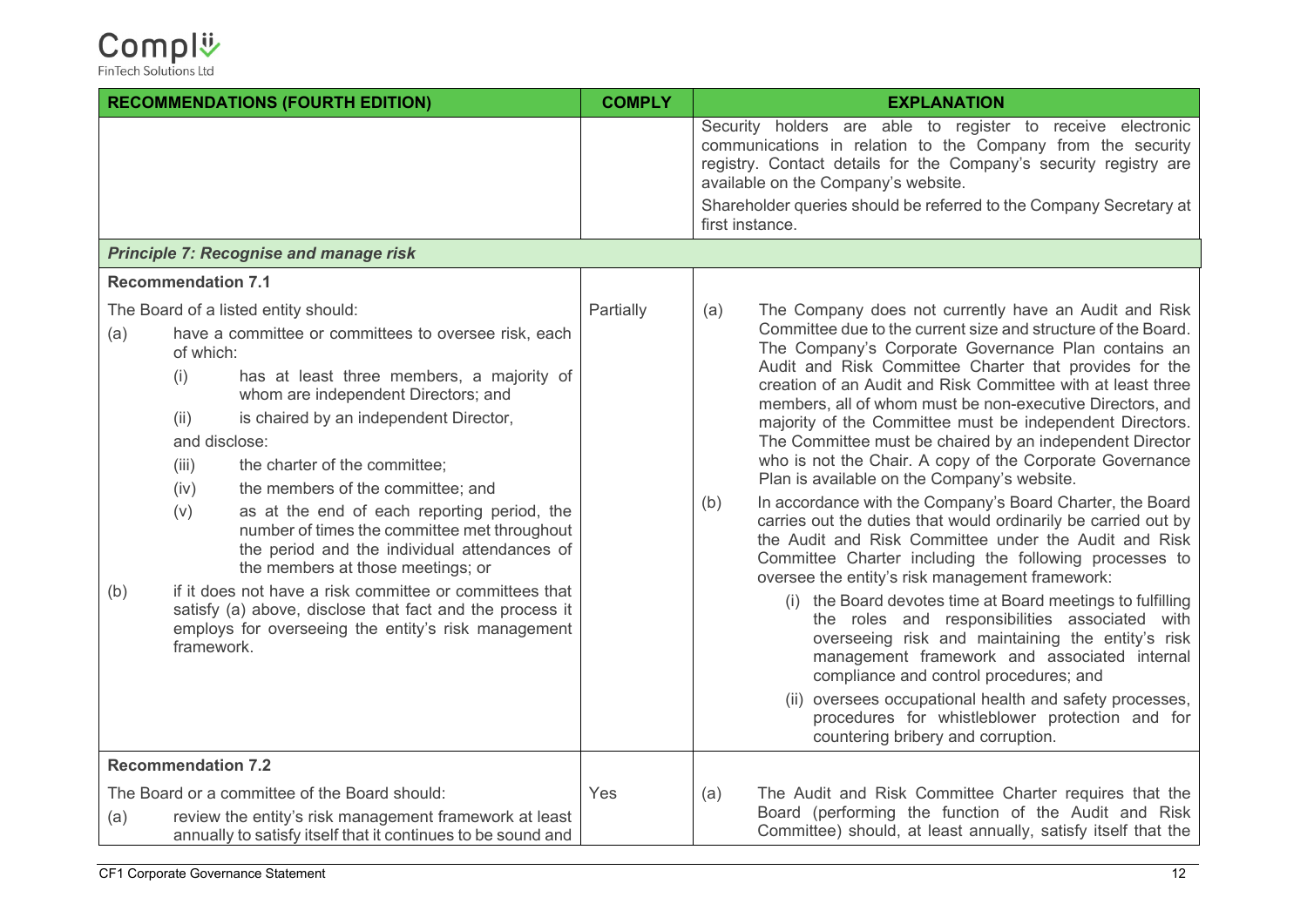| <b>RECOMMENDATIONS (FOURTH EDITION)</b>                                                                                                                                       |                                                                                                                                                                                                                                                                                                                                                                            | <b>COMPLY</b> |                                                                                                                                                                                                                                                                                                                                                                                                                                                                                                                                                                                                                                           | <b>EXPLANATION</b>                                                                                                                                                                                                                                                                                                                                                           |  |
|-------------------------------------------------------------------------------------------------------------------------------------------------------------------------------|----------------------------------------------------------------------------------------------------------------------------------------------------------------------------------------------------------------------------------------------------------------------------------------------------------------------------------------------------------------------------|---------------|-------------------------------------------------------------------------------------------------------------------------------------------------------------------------------------------------------------------------------------------------------------------------------------------------------------------------------------------------------------------------------------------------------------------------------------------------------------------------------------------------------------------------------------------------------------------------------------------------------------------------------------------|------------------------------------------------------------------------------------------------------------------------------------------------------------------------------------------------------------------------------------------------------------------------------------------------------------------------------------------------------------------------------|--|
| (b)                                                                                                                                                                           | that the entity is operating with due regard to the risk<br>appetite set by the Board; and<br>disclose in relation to each reporting period, whether<br>such a review has taken place.                                                                                                                                                                                     |               |                                                                                                                                                                                                                                                                                                                                                                                                                                                                                                                                                                                                                                           | Company's risk management framework continues to be<br>sound and that the Company is operating with due regard to<br>the risk appetite set by the Board.                                                                                                                                                                                                                     |  |
|                                                                                                                                                                               |                                                                                                                                                                                                                                                                                                                                                                            |               | (b)                                                                                                                                                                                                                                                                                                                                                                                                                                                                                                                                                                                                                                       | The Company's Corporate Governance Plan requires the<br>Company to disclose at least annually whether such a review<br>of the Company's risk management framework has taken<br>place.                                                                                                                                                                                        |  |
|                                                                                                                                                                               |                                                                                                                                                                                                                                                                                                                                                                            |               | (c)                                                                                                                                                                                                                                                                                                                                                                                                                                                                                                                                                                                                                                       | The Board did not conduct a review of the Company's risk<br>management framework in the 2021 financial year as it was<br>focused on the integration of the businesses following<br>completion of the off-market takeover of the Complii group in<br>December 2020. The Board intends to do so in the 2022<br>financial year to satisfy itself that it continues to be sound. |  |
|                                                                                                                                                                               | <b>Recommendation 7.3</b>                                                                                                                                                                                                                                                                                                                                                  |               |                                                                                                                                                                                                                                                                                                                                                                                                                                                                                                                                                                                                                                           |                                                                                                                                                                                                                                                                                                                                                                              |  |
| (a)<br>(b)                                                                                                                                                                    | A listed entity should disclose:<br>if it has an internal audit function, how the function is<br>structured and what role it performs; or<br>if it does not have an internal audit function, that fact and<br>the processes it employs for evaluating and continually<br>improving the effectiveness of its governance, risk<br>management and internal control processes. | No            | (a)                                                                                                                                                                                                                                                                                                                                                                                                                                                                                                                                                                                                                                       | The Audit and Risk Committee Charter provides for the Audit<br>and Risk Committee to monitor and periodically review the<br>need for an internal audit function, as well as assessing the<br>performance and objectivity of any internal audit procedures<br>that may be in place.                                                                                           |  |
|                                                                                                                                                                               |                                                                                                                                                                                                                                                                                                                                                                            |               | (b)                                                                                                                                                                                                                                                                                                                                                                                                                                                                                                                                                                                                                                       | This is currently undertaken by the full Board which devotes<br>time at its Board meetings to fulfilling the role and<br>responsibilities of the internal audit function.                                                                                                                                                                                                    |  |
|                                                                                                                                                                               | <b>Recommendation 7.4</b>                                                                                                                                                                                                                                                                                                                                                  |               |                                                                                                                                                                                                                                                                                                                                                                                                                                                                                                                                                                                                                                           |                                                                                                                                                                                                                                                                                                                                                                              |  |
| A listed entity should disclose whether it has any material<br>exposure to environmental or social risks and, if it does, how it<br>manages or intends to manage those risks. |                                                                                                                                                                                                                                                                                                                                                                            | Yes           | The Audit and Risk Committee Charter requires the Board,<br>performing the function of the Audit and Risk Committee, to assist<br>management to determine whether the Company has any potential<br>or apparent exposure to environmental or social risks and, if it does,<br>put in place management systems, practices and procedures to<br>manage those risks.<br>The Company's Corporate Governance Plan requires the Company<br>to disclose whether it has any potential or apparent exposure to<br>environmental or social risks and, if it does, put in place management<br>systems, practices and procedures to manage those risk. |                                                                                                                                                                                                                                                                                                                                                                              |  |
|                                                                                                                                                                               |                                                                                                                                                                                                                                                                                                                                                                            |               |                                                                                                                                                                                                                                                                                                                                                                                                                                                                                                                                                                                                                                           | Where the Company does not have material exposure to<br>environmental or social risks, report the basis for that determination                                                                                                                                                                                                                                               |  |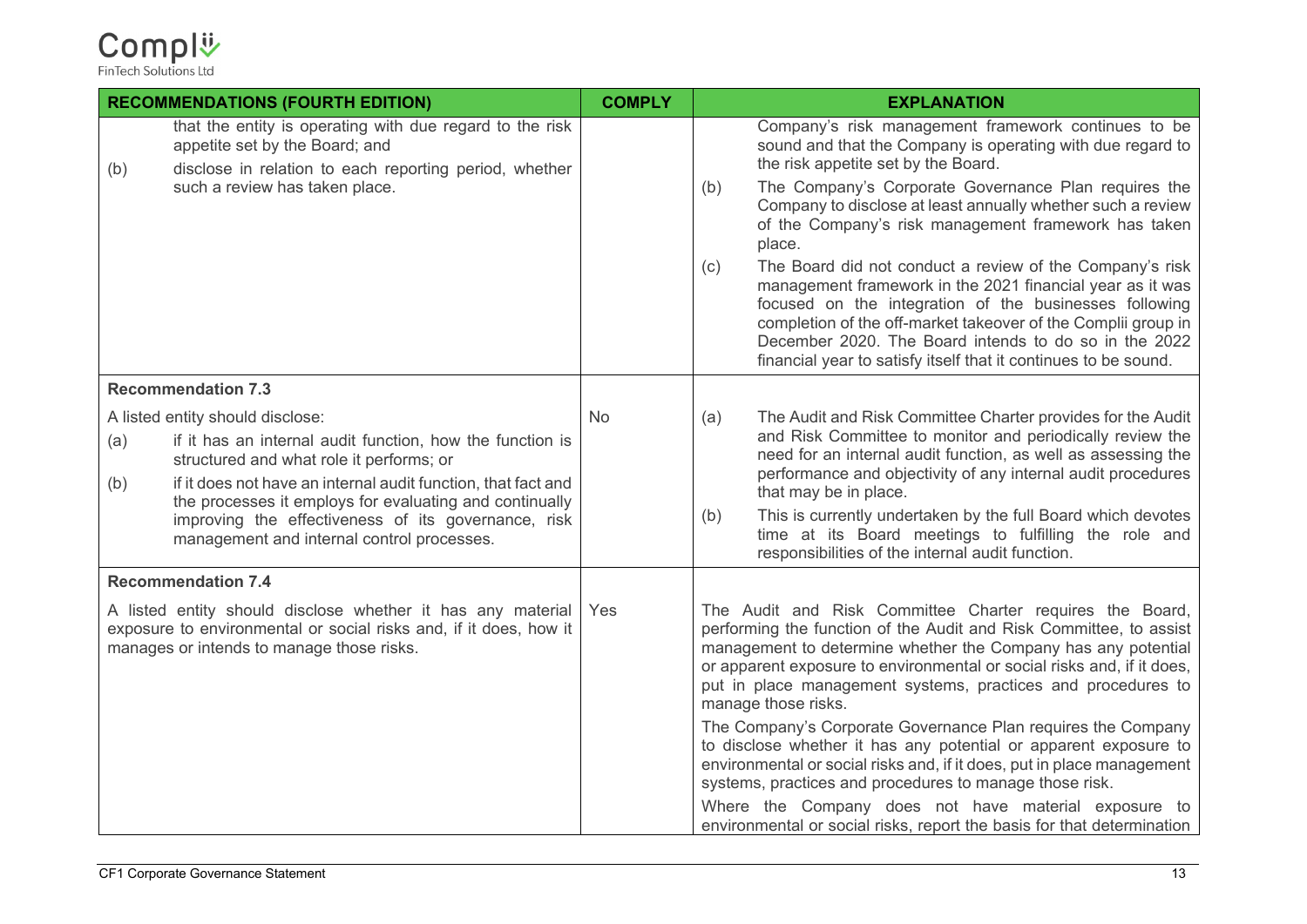

| <b>RECOMMENDATIONS (FOURTH EDITION)</b>               |                                                      | <b>COMPLY</b>                                                                                                                                                                                                                                                                                                                                                                                                                                                                                                                                                                                                                                                                                                                                     | <b>EXPLANATION</b> |                                                                                                                                                                                                                                                                                                                                                                                                                                                                                                                                                                                                                                                                                                                                                                                                                                                                                                                      |  |  |  |
|-------------------------------------------------------|------------------------------------------------------|---------------------------------------------------------------------------------------------------------------------------------------------------------------------------------------------------------------------------------------------------------------------------------------------------------------------------------------------------------------------------------------------------------------------------------------------------------------------------------------------------------------------------------------------------------------------------------------------------------------------------------------------------------------------------------------------------------------------------------------------------|--------------------|----------------------------------------------------------------------------------------------------------------------------------------------------------------------------------------------------------------------------------------------------------------------------------------------------------------------------------------------------------------------------------------------------------------------------------------------------------------------------------------------------------------------------------------------------------------------------------------------------------------------------------------------------------------------------------------------------------------------------------------------------------------------------------------------------------------------------------------------------------------------------------------------------------------------|--|--|--|
|                                                       |                                                      |                                                                                                                                                                                                                                                                                                                                                                                                                                                                                                                                                                                                                                                                                                                                                   |                    | to the Board, and where appropriate benchmark the Company's<br>environmental or social risk profile against its peers.<br>Review of the Company's risk management framework is conducted<br>at least annually and reports are continually created by management<br>on the efficiency and effectiveness of the Company's risk<br>management framework and associated internal compliance and<br>control procedures. Section B of the financial statements in the 2021<br>Annual Report describes the economic risks to which the Company<br>has an exposure and the Company's objectives, policies and<br>processes for measuring and managing those risks. The Board does<br>not believe the Company has any material exposure to<br>environmental and social sustainability risks at the present time.                                                                                                              |  |  |  |
| <b>Principle 8: Remunerate fairly and responsibly</b> |                                                      |                                                                                                                                                                                                                                                                                                                                                                                                                                                                                                                                                                                                                                                                                                                                                   |                    |                                                                                                                                                                                                                                                                                                                                                                                                                                                                                                                                                                                                                                                                                                                                                                                                                                                                                                                      |  |  |  |
|                                                       | <b>Recommendation 8.1</b>                            |                                                                                                                                                                                                                                                                                                                                                                                                                                                                                                                                                                                                                                                                                                                                                   |                    |                                                                                                                                                                                                                                                                                                                                                                                                                                                                                                                                                                                                                                                                                                                                                                                                                                                                                                                      |  |  |  |
| (a)<br>(b)                                            | (i)<br>(ii)<br>and disclose:<br>(iii)<br>(iv)<br>(v) | The Board of a listed entity should:<br>have a remuneration committee which:<br>has at least three members, a majority of<br>whom are independent Directors; and<br>is chaired by an independent Director,<br>the charter of the committee;<br>the members of the committee; and<br>as at the end of each reporting period, the<br>number of times the committee met throughout<br>the period and the individual attendances of<br>the members at those meetings; or<br>if it does not have a remuneration committee, disclose<br>that fact and the processes it employs for setting the<br>level and composition of remuneration for Directors and<br>senior executives and ensuring that such remuneration<br>is appropriate and not excessive. | Partially          | The Company does not have a Remuneration Committee<br>(a)<br>due to the current size and structure of the Board. The<br>Company's Corporate Governance Plan contains a<br>Remuneration Committee Charter that provides for the<br>creation of a Remuneration Committee (if it is considered it<br>will benefit the Company), with at least three members, a<br>majority of whom are be independent Directors, and which<br>must be chaired by an independent Director.<br>In accordance with the Company's Board Charter, the Board<br>(b)<br>carries out the duties that would ordinarily be carried out by<br>the Remuneration Committee under the Remuneration<br>Committee Charter including devoting time at its Board<br>meetings to set the level and composition of remuneration for<br>Directors and senior executives and ensuring that such<br>remuneration is appropriately structued and not excessive. |  |  |  |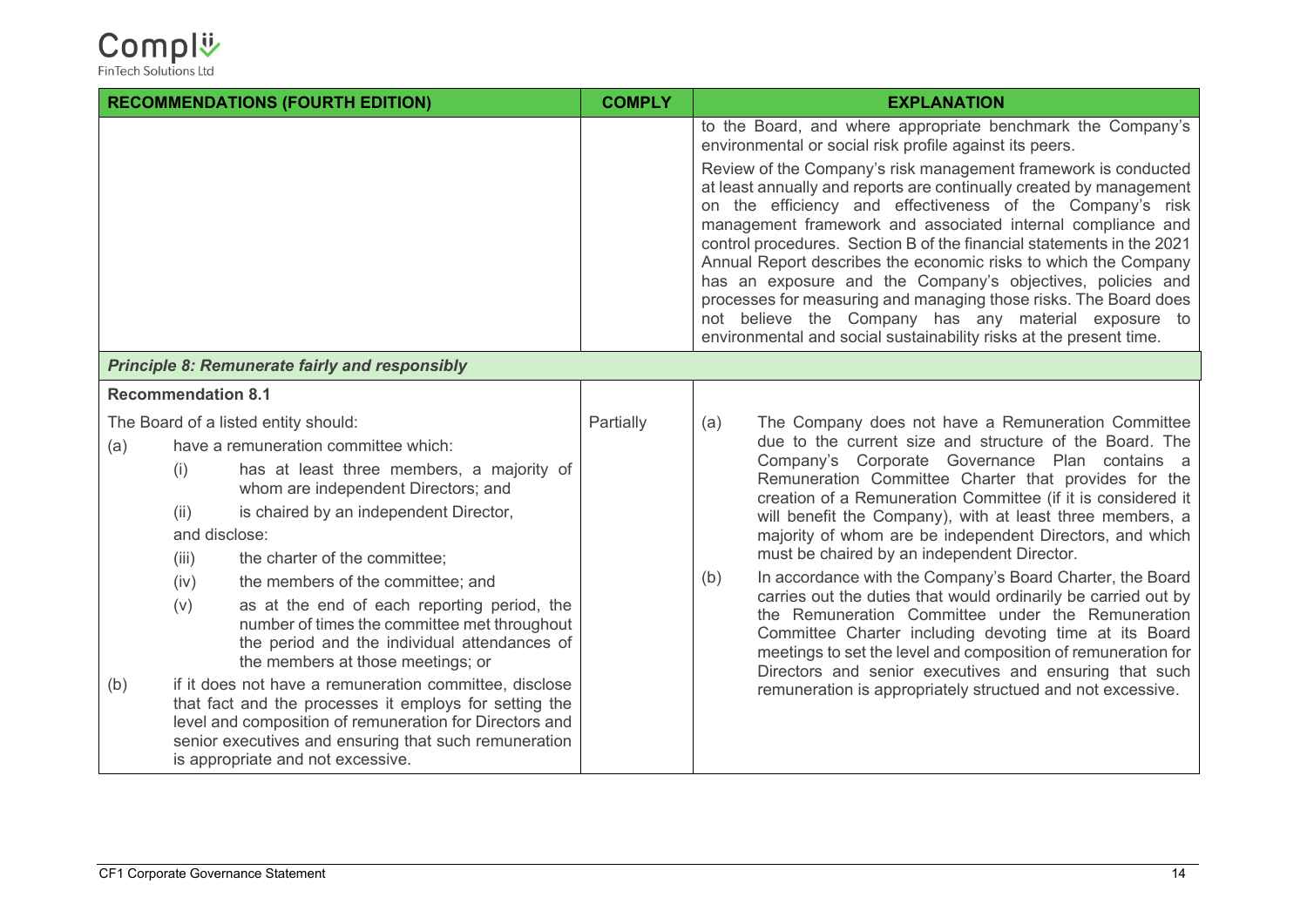#### Compl<sup>ij</sup> FinTech Solutions Ltd

**RECOMMENDATIONS (FOURTH EDITION) COMPLY EXPLANATION Recommendation 8.2** A listed entity should separately disclose its policies and practices regarding the remuneration of non-executive Directors and the remuneration of executive Directors and other senior executives. Yes The Company's Corporate Governance Plan requires the Board to disclose its policies and practices regarding the remuneration of Directors and senior executives, which is disclosed in the Remuneration Report contained in the Company's Annual Report. **Recommendation 8.3** A listed entity which has an equity-based remuneration scheme should: (a) have a policy on whether participants are permitted to enter into transactions (whether through the use of derivatives or otherwise) which limit the economic risk of participating in the scheme; and (b) disclose that policy or a summary of it. Yes The Company has an equity-based remuneration scheme. The Company's Trading Policy prohibits the use of any derivatives or other products which operate to limit the economic risk of unvested securities through the scheme. The Corporate Governance Plan, which incorporates the Trading Policy, is available on the Company's website.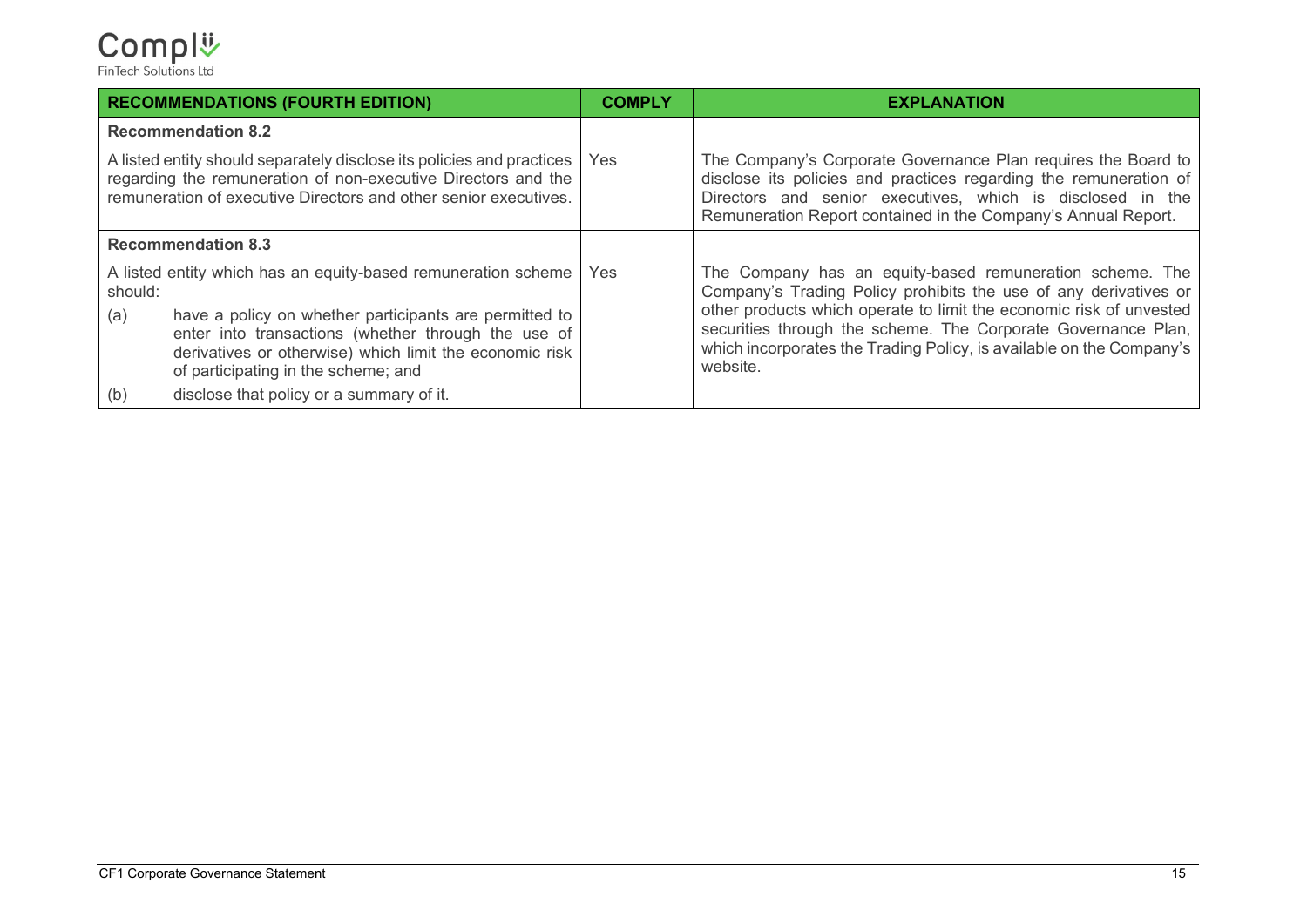

#### **ANNEXURE A**

#### **Board Skills Matrix**

Set out below is the Board skills matrix and the average (using a scale of 1 (developing) to 3 (expert) for the current board of directors:

| <b>Experience or expertise</b>               | <b>Average</b> |
|----------------------------------------------|----------------|
| Industry experience                          | 2.67           |
| Operational experience                       | 2.69           |
| Strategy                                     | 3.00           |
| Commercial acumen                            | 3.00           |
| <b>Executive leadership</b>                  | 3.00           |
| <b>Financial literacy</b>                    | 2.00           |
| Legal, governance and compliance             | 2.25           |
| Risk management                              | 2.00           |
| Investor relations                           | 2.50           |
| <b>Public relations</b>                      | 2.00           |
| Human resources                              | 2.50           |
| Health and safety                            | 2.00           |
| Environment and sustainability               | 2.00           |
| Government relations                         | 2.25           |
| <b>Diversity</b>                             | 2.00           |
| Organisational culture                       | 3.00           |
| Remuneration structure, including incentives | 2.00           |
| Crisis management                            | 2.00           |
| Restructuring and business continuity        | 2.00           |